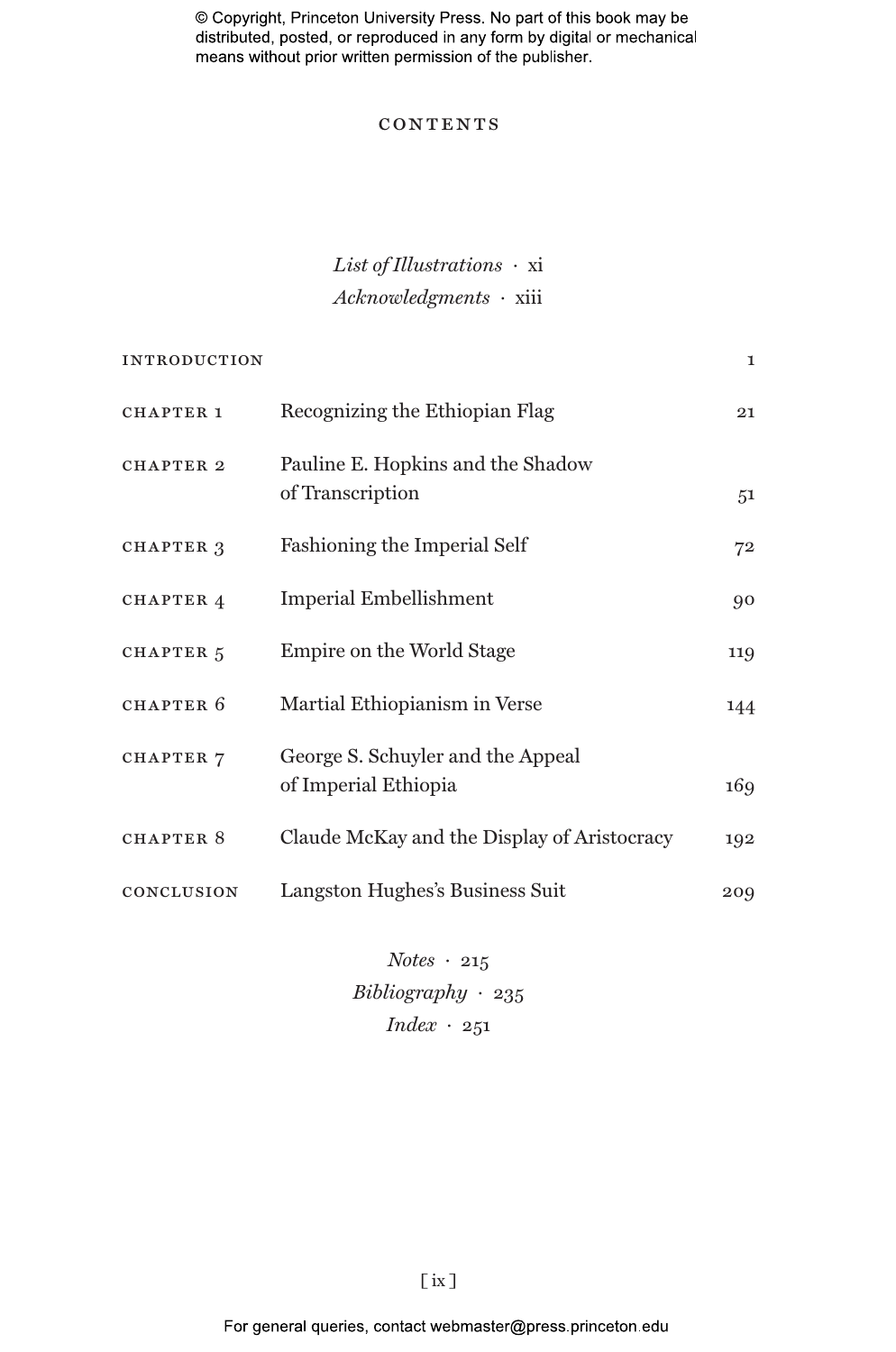© Copyright, Princeton University Press. No part of this book may be distributed, posted, or reproduced in any form by digital or mechanical means without prior written permission of the publisher.

# Introduction

*Princes shall come out of Egypt; Ethiopia shall soon stretch out her hands unto God.*

—psalms 68:31, king james bible

THREE YEARS AFTER the bloody Chicago Race Riot of 1919, during which postwar racial tensions erupted into violence that resulted in dozens of deaths and hundreds of injuries, the Chicago Commission on Race Relations published *The Negro in Chicago: A Study of Race Relations and a Race Riot*. In a chapter section called "The 'Abyssinian' Affair," the commission recounted the story of the Star Order of Ethiopia, "a small group of Negroes styling themselves 'Abyssinians' " who, on 20 June 1920, publicly and ceremonially burned two American flags. According to the Chicago Commission, the flag burning "intended to symbolize the feeling of the 'Abyssinian' followers that it was time to forswear allegiance to the American government and consider themselves under allegiance to the Abyssinian government."1 The debacle resulted in the shooting and injuring of several people and the killing of two.

The quotation marks framing "Abyssinians" and the derisive tone used throughout the publication ironize and mock the sense of identification this group of Chicago African Americans felt with Ethiopia, then commonly known as Abyssinia, a remote country in East Africa that represented for them an alternative imperial force to which they could pledge citizenship and loyalty following a period when U.S. imperialism was in its ascent. As the Chicago Commission put it, the Abyssinian group was one of many that appealed to "the dark-skinned races" of the world and "sought to weld them all together into a great nation."2 Furthermore, the long imperial history of Abyssinia seemed to encourage African American identification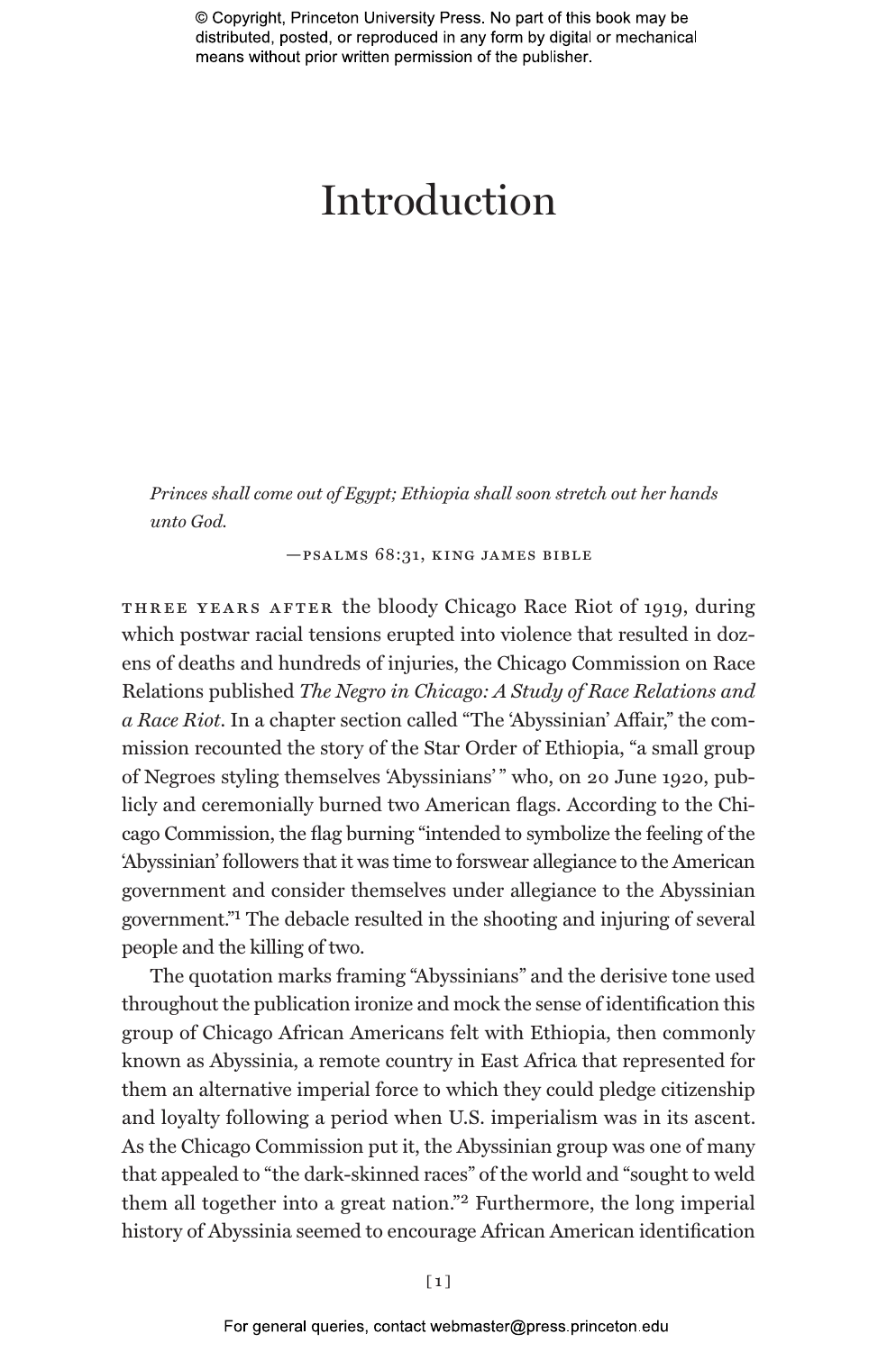© Copyright, Princeton University Press. No part of this book may be distributed, posted, or reproduced in any form by digital or mechanical means without prior written permission of the publisher. [ 2 ] Introduction

specifically with a regal line. Members of the group went by the honorifics "The Great Abyssinian" and "The Prince" and sold a package for one dollar to interested parties that included a picture of Ras Tafari, who would later become Emperor Haile Selassie.

The black press was generally critical of the group, not only for the violence that erupted during their parade (for which Grover Cleveland Redding and Oscar McGavick, the leaders of the "Abyssinian Affair," were eventually executed) but for their emigrationist ideology. The *Chicago Defender*, for example, said of the United States, "This is our home, our country, our flag."3 Others even went so far as to pathologize the desire to repatriate. Regarding Redding, one article reported that "the extravagance of his claims in promotion of a home-going expedition to Chicago colored folks to 'their Abyssinian fatherland' was cited as evidence that he might not have been mentally responsible for the disturbances that followed."4 Another article—an Associated Negro Press piece published throughout the country—called Redding "a fanatic who has virtually lost his mind brooding over the question of the race going over the seas to redeem Africa from the 'oppression of the white race.' "5 A St. Louis newspaper said of McGavick that he was "crazed with the 'Back to Africa' disease."6 A black police officer, who had been wounded during the scene, said that the Abyssinians "had been parading through the sts. all the afternoon and acting like 'nuts' to my way of thinking." 7 But Ethiopianism, at this historical moment, was a strangely attractive product marketed by and to African Americans. Redding, according to the Chicago Commission, fabricated an ancestral claim to Abyssinia "as a means for exploiting credulous Negroes," selling them Abyssinian pamphlets and other materials, such as the aforementioned Selassie portrait and the "propaganda" flyer reproduced here.8 Followers were encouraged to sign a pledge of allegiance, volunteering to "return" to Ethiopia and serve the nation in diverse fields such as electrical engineering and poultry raising.9

The most evocative among the components of the Star Order of Ethiopia's propaganda packet was an Abyssinian flag. A nation's flag, of course, is very symbolically freighted: from the time we are children, we pledge allegiance to it; Olympic athletes drape their bodies with it; we wave them, or fly them half-staff, in times of national tragedy. Rather than an anarchic rejection of nationality, then, the Star Order's desecration of the American flag was in actuality only half of the act, the full act being the exchange of that flag for the Abyssinian one carried by Redding during the parade. In other words, the metaphorical flag burning/flag raising was understood by the group to be akin to the burning of a phoenix giving rise to the "true"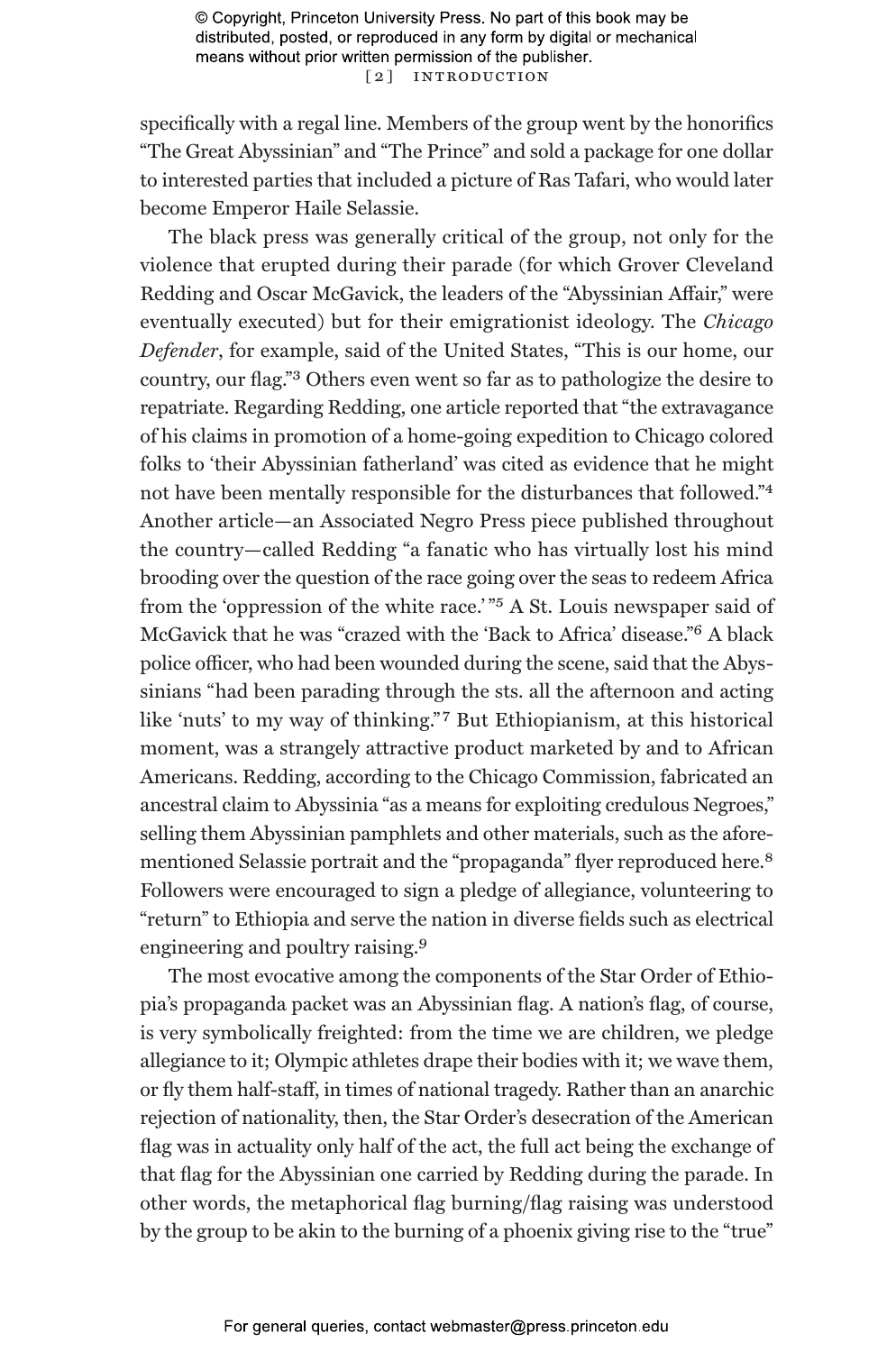© Copyright, Princeton University Press. No part of this book may be distributed, posted, or reproduced in any form by digital or mechanical means without prior written permission of the publisher.



figure 0.1. Flyer (originally captioned "Propaganda Literature Used by 'Abyssinians' in Recruiting Followers"), in *The Negro in Chicago: A Study of Race Relations and a Race* 

*Riot* by the Chicago Commission on Race Relations (Chicago: University of Chicago Press, 1922), facing p. 60.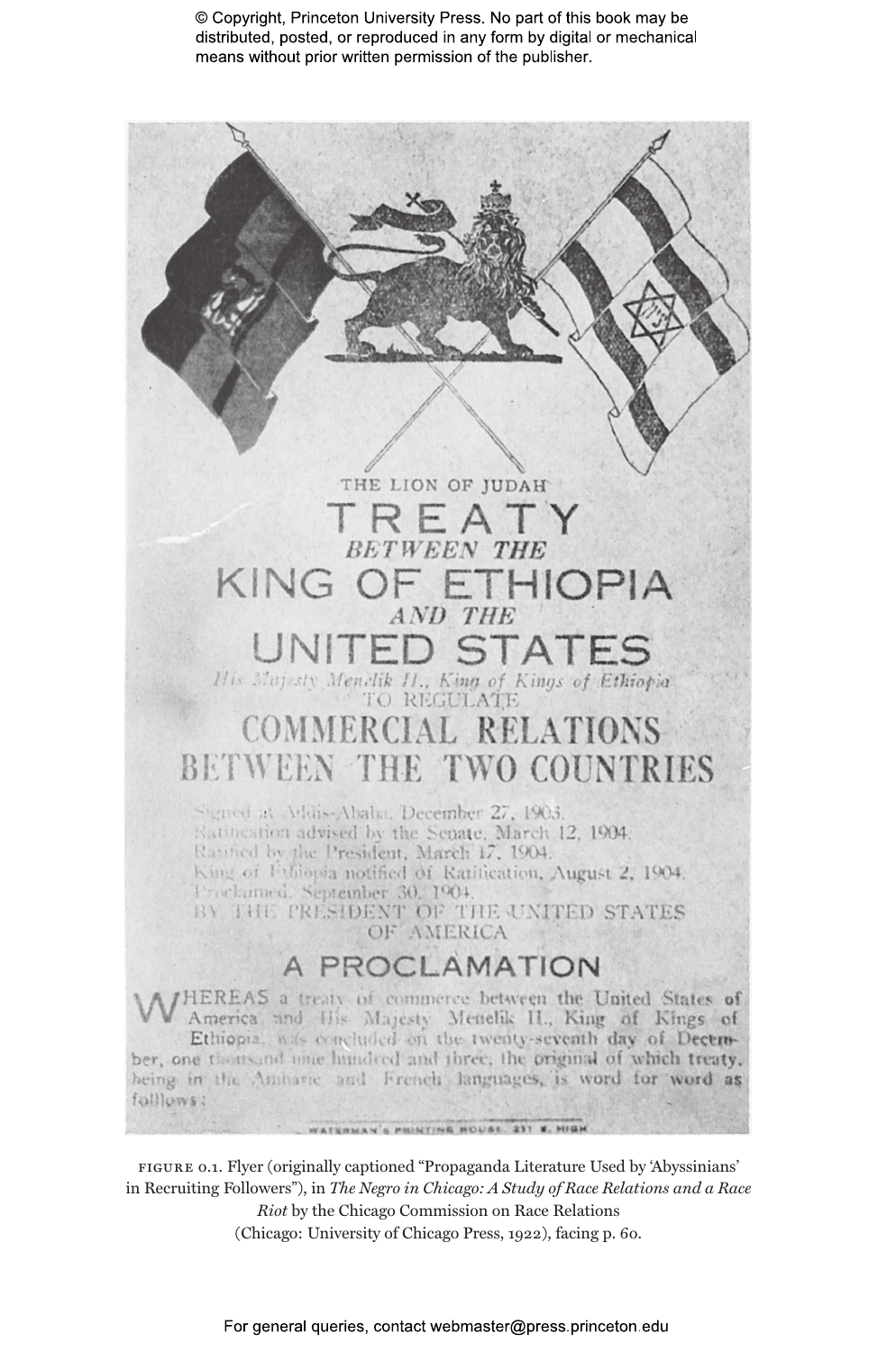© Copyright, Princeton University Press. No part of this book may be distributed, posted, or reproduced in any form by digital or mechanical means without prior written permission of the publisher. [4] INTRODUCTION

pan-African nationality under the Ethiopian flag. It is also worth noting that, in 1919, an Abyssinian delegation arrived in New York on the first ocean liner to ever fly the Abyssinian flag in the United States, and this was followed by another flag raising at the Capitol. The visual symbolism of this recognition—coincidentally at the same time that black people were being attacked and murdered not only in Chicago but throughout the country during the Red Summer, the sanguinary name James Weldon Johnson gave to the horrific racial violence that broke out across the United States—cannot be overstated. Despite the *Chicago Defender*'s insistence that the American flag "is our flag," here was an alternative to a national identity that could feel like a betrayal and a lie. To include the Abyssinian flag in the Star Order's parade and "propaganda packet" facilitated the surrendering of one citizenship for another. What looked like a broad turn toward black internationalism looks now more like an attempt to recover a specific black nation.

But what does it mean to claim Abyssinianness, or Ethiopianness, as Redding and his followers did? The Star Order of Ethiopia's pledge contained the following potentially incendiary language: "This is to certify that I have signed my name as an Ethiopian in America in sympathy with our motherland Ethiopia. I henceforth denounce the name of Negro which was given me by another race."<sup>10</sup> From this perspective, "Ethiopian," a term debased through its use in blackface minstrelsy, could still be rescued, as it gestured toward a so-called noble history. "Negro," on the other hand, could not be emptied of its negative implications so easily and the group encouraged the performative jettisoning of it. To quote Cedric J. Robinson, "Ethiopia" was "a term signifying historicity and racial dignity in ways the term 'Negro' could not match."11 A 1921 prospectus cited by the Chicago Commission also addresses the issue of the connotative value of terms of identification:

Ancient history knows no "Negro," but ancient history does know Ethiopia and Ethiopians. Change a family's name and in a generation you cannot tell whether its foreparents were rogues or saints. It is the same with a race. . . . Take away our birthright, our ancient honorable name, "Ethiopian" and you have stopped the very fountain of our inspiration. If we are "Negroes" we are by the same dictionary also, "Niggers." The moment we realize, however, that we are "Ethiopians," we can see the beams from the lamps of Ethiopian culture lighting a pathway down the shadowy ages, and the fires of ambition are rekindled in our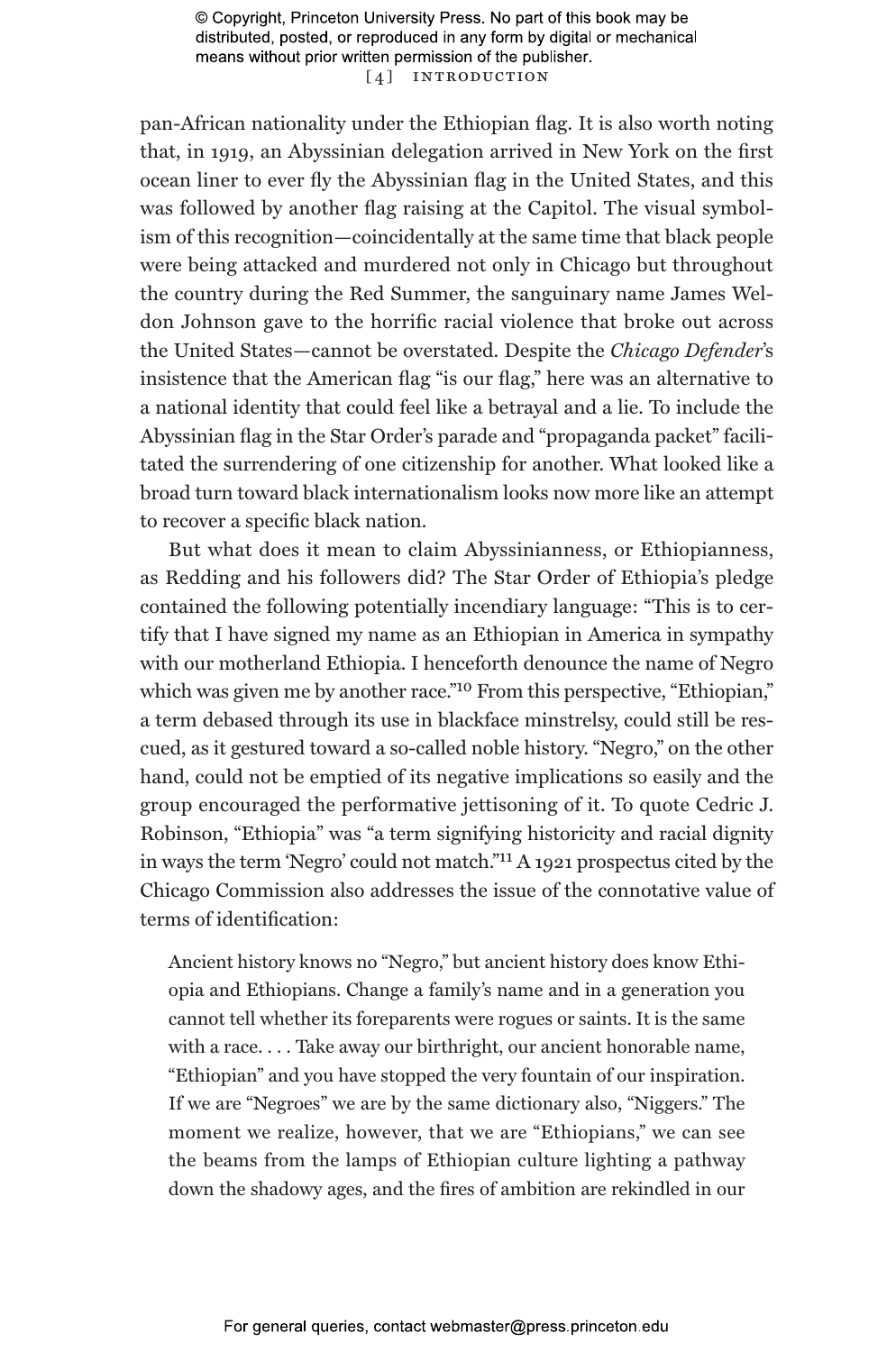© Copyright, Princeton University Press. No part of this book may be distributed, posted, or reproduced in any form by digital or mechanical means without prior written permission of the publisher. INTRODUCTION [5]

hearts, because we know that we came from the builders of temples and founders of civilization.12

Along with the biblical signification, the civilizationist argument upon which this prospectus rests—that identifying as an "Ethiopian" will allow us to "see the beams from the lamps of Ethiopian culture lighting a pathway down the shadowy ages," and that "we came from the builders of temples and founders of civilization," which is a requisite indicator of value—was the primary argument advanced for identification and sympathy with Ethiopia. A perspective promoted by W. E. B. Du Bois, described by Fikru Negash Gebrekidan as "an Ethiocentric view of history" supported by recent scholarship, traces its roots to Herodotus and Diodorus Siculus in order to argue that ancient Egypt's civilization owed its development to ancient Ethiopia, with culture flowing along a "southnorth axis."13 Because most civilizationist arguments assumed the view that black cultures were uncivilized, the antiquity of Ethiopian culture provided African Americans with a well-documented example of originary blackness that exploded the logic of racist accounts of civilization.

#### **STATE International State**

The literal allegiance expressed by the Star Order of Ethiopia was perhaps the logical next step after the metaphorical—and uncontroversial allegiance to a country that had long held a unique symbolic significance for African America. Ideologies of Ethiopianism were cultivated around Psalms 68:31, the epigraph cited at the beginning of the chapter, based upon the premise that a time would come when the black race would rise as prophesied and Africa, once Christianized and thus developed, was expected to take its rightful place in the world. "Ethiopia" has been associated historically with a number of civilizations whose ancient declines and anticipated restorations suit the parameters of the prophecy: the Kingdom of Kush in Nubia (present-day Sudan), the Aksumite empire (present-day northern Ethiopia), and the Land of Punt (probably present-day Eritrea and Ethiopia), among others. None of these corresponds exactly to the geographic boundaries of modern-day Ethiopia. But the vagueness around the name "Ethiopia" is in fact an essential aspect of its power and signification. Ethiopia was practically a place of myth. From the Greek for "burnt-faced ones," the Ethiopians were said to live in a far-off place where, according to Homer, they dined with the gods.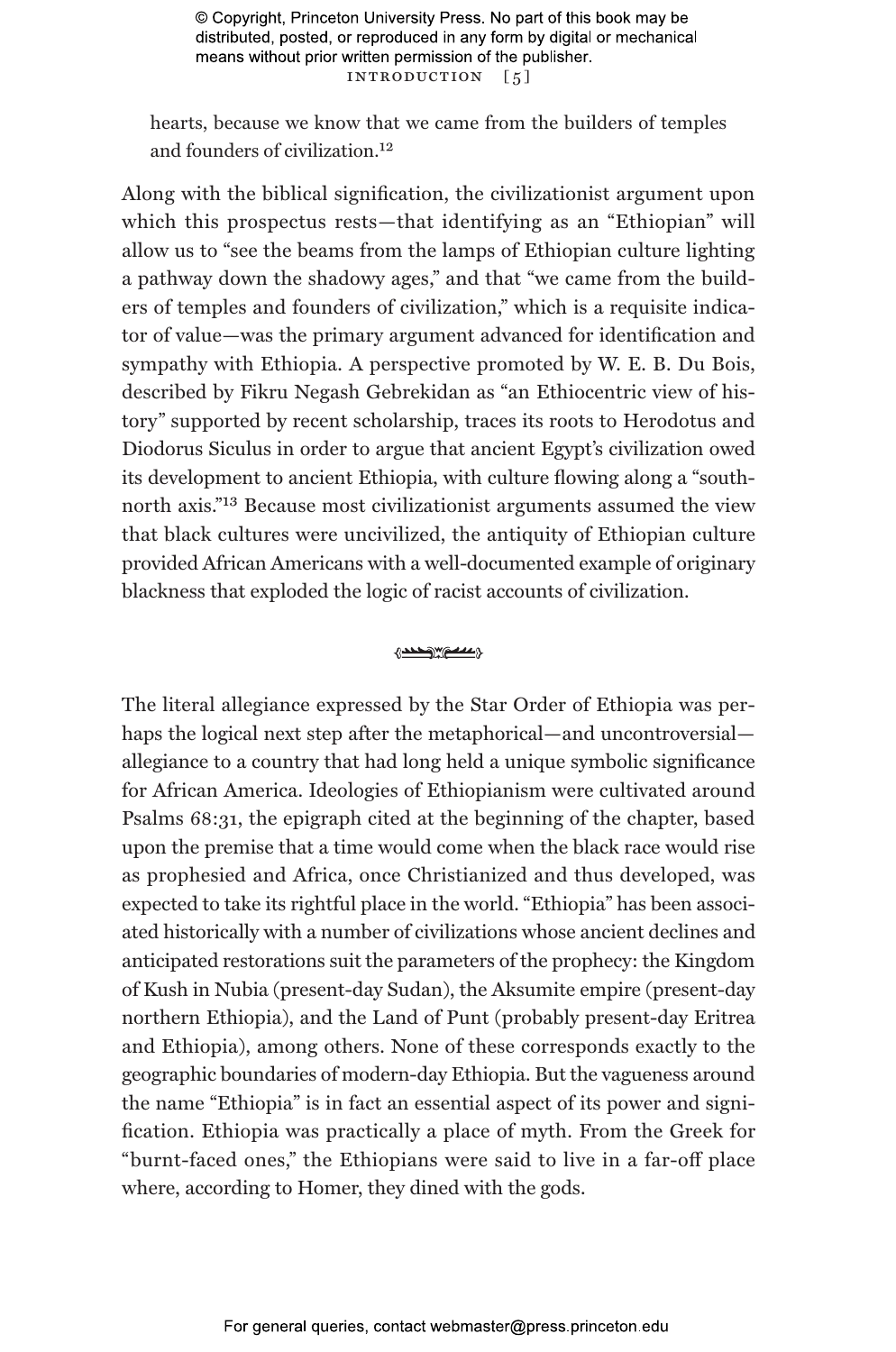© Copyright, Princeton University Press. No part of this book may be distributed, posted, or reproduced in any form by digital or mechanical means without prior written permission of the publisher. [6] INTRODUCTION

Whether invoked as a temporally distant primal nation, as an abstract nation of the black race or synecdoche for Africa in general, or as an imaginary locus of biblical or antique nostalgia, the figure of Ethiopia resonates throughout the African American literary tradition. Phillis Wheatley, in "To the University of Cambridge, in New-England," refers to herself as an "Ethiop," as does William J. Wilson, using the term as a nom de plume for contributions to *Frederick Douglass' Paper*, the *Weekly Anglo-African*, and the *Anglo-African Magazine*; Frances Ellen Watkins Harper and Paul Laurence Dunbar wrote poems titled "Ethiopia" and "Ode to Ethiopia," respectively. However, as these examples illustrate, references to Ethiopia as an abstraction, as a metaphoric nationalizing of racial union, were far more common than references to Ethiopia as a contemporary nation. Composed mainly of abstract racial invocations that emerged as variations on the familiar Bible verse cited above, this "Ethiopian" literary tradition, as Wilson Jeremiah Moses calls it, constituted an important strand of African American writing prior to the Harlem Renaissance.14

*Black Land: Imperial Ethiopianism and African America* explores the varied African American literary and cultural views of Ethiopia as they developed from inchoate ideologies of Ethiopianism that saw the empire as largely mythic and fantastic into ideologies increasingly grounded in knowledge both historical and contemporary, and more explicitly engaged with the politics of imperial Abyssinia in particular. Ethiopianism as a concept, even before a term existed for it, signified in a number of ways from at least the eighteenth century onward, and one of the goals of this book is to bring forward and consider its various forms as they gained visibility by the end of the nineteenth century: in particular, martial Ethiopianism, documentary Ethiopianism, and spectacular Ethiopianism. Although the malleability of Ethiopia's signification for African America made it especially well-suited as a model of black nationhood and a source of spiritual citizenship, invariably the concept of its long-standing imperial identity was central to this signification. Put another way, this book follows the development within African America of imperial Ethiopianism, the larger rubric under which the above variations may be subsumed. Whether assuming a military attitude, or adopting an archaeological perspective, or expressing a fascination with pageantry, each of these variations on Ethiopianism begins and extends from a commitment to the imperial.

Although it was not until the 1931 constitution that the country of Abyssinia officially took the name "Ethiopia," the correspondence between the two names goes back much further. "Ethiopia" was conflated with "Abyssinia" in the fourteenth-century *Kebra Nagast* ("Glory of Kings"), which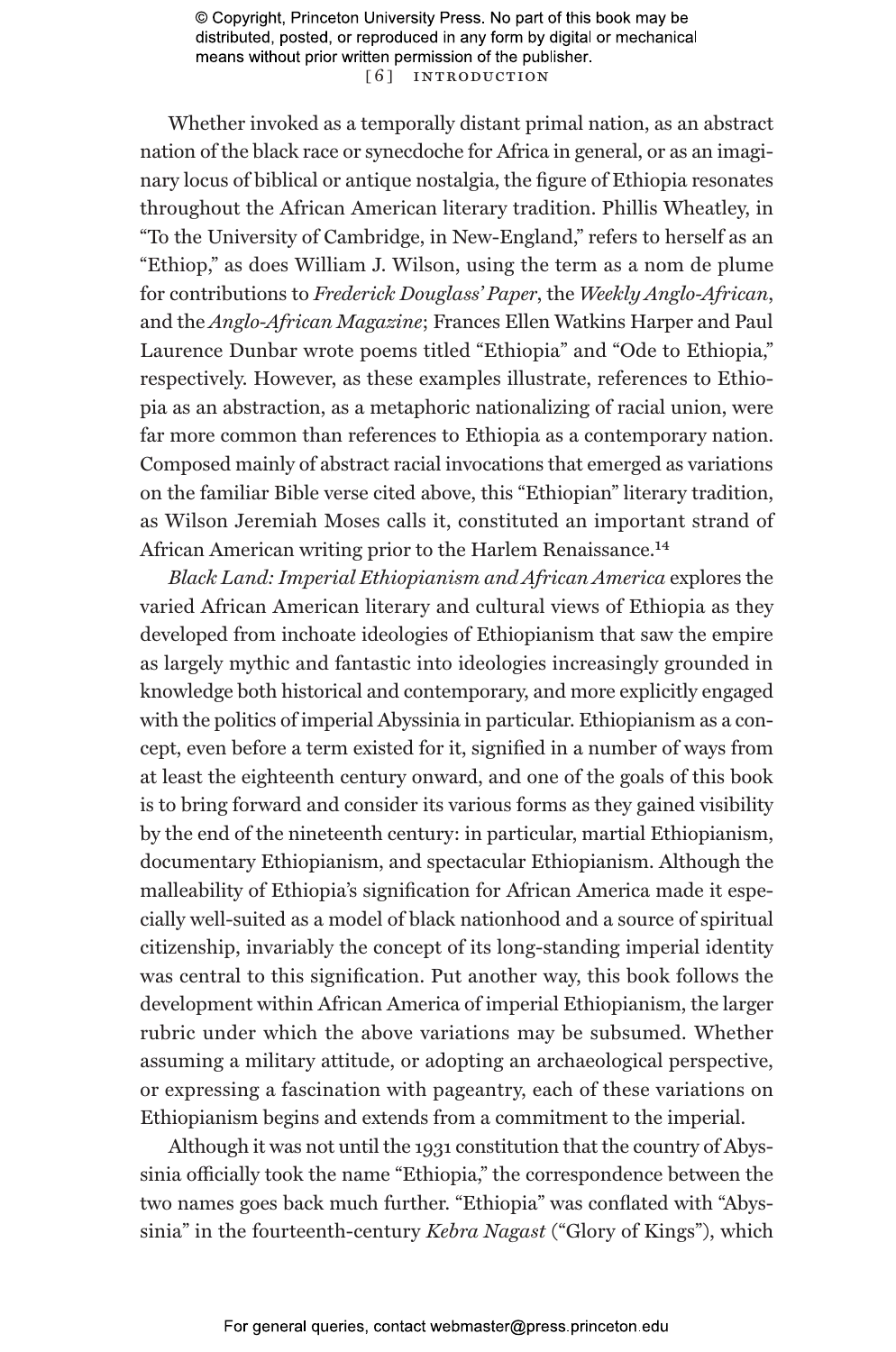© Copyright, Princeton University Press. No part of this book may be distributed, posted, or reproduced in any form by digital or mechanical means without prior written permission of the publisher. INTRODUCTION [7]

Mohammed Hassen Ali and Seyoum Hameso aptly term "an Abyssinian politico-religious epic."15 The *Kebra Nagast* gave textual authority to a then newly articulated mythology of Abyssinia's long imperial history, legitimizing a "Solomonic" dynasty that claimed to reach back three thousand years earlier to the union of King Solomon and the supposedly Ethiopian Queen of Sheba.16 An extremely important and enduring religious text, the *Kebra Nagast* nevertheless served immediate political ends—allowing a challenger to the throne to overthrow the non-Solomonic Zagwe dynasty—while articulating a coherent national myth for Abyssinia. This medieval-era mythology of the Solomonic Dynasty was resurrected by Abyssinia's emperors in the late nineteenth century. Having emerged from a period known as the "Age of Princes" in the seventeenth and eighteenth centuries, during which political power was decentralized among a number of provinces, Abyssinia now had a strong imperial center and was recognized by the world as an ancient empire that had been strengthened and restored. By the turn of the twentieth century, its borders—established in concert with European colonial powers—extended to British East Africa and French, British, and Italian Somaliland in the east and south; and Eritrea and Sudan in the north and west, respectively.17 "Abyssinia," stated *Harper's* magazine in 1868, "if we are not critical as to boundary lines, is the ancient Ethiopia."18

In the modern era, as the only African nation (with the unique exception of Liberia) to remain independent during the Scramble for Africa the European dividing of the continent formalized by the 1884 Berlin Conference—Abyssinia symbolized black resistance to oppression and became the spiritual center of an imagined Black Empire. "The pan-African construction of Ethiopian identity," as Teshale Tibebu writes, "made Ethiopia the concentrated expression of Africa."19 What few, again, have examined is that the allure of Abyssinia lies precisely in its identification as the black *imperial* archetype, as it was the only strong territorial black empire in Africa at a time when pan-African movements were generally working to develop abstract international networks—consider, for example, the First Pan-African Conference, held in London in 1900. In other words, this emphasis on locus and hierarchical African primacy distinguishes this brand of Ethiopianism from earlier ones (on the one hand) and from most egalitarian diasporic pan-Africanisms (on the other). Through performative declarations of citizenship like the one by the Star Order of Ethiopia, the attempt to affiliate African Americans and Abyssinians depended upon the centralization of a transnational black empire *under one crown*. In their defense of Ethiopia against Fascist Italy's attacks in the 1930s,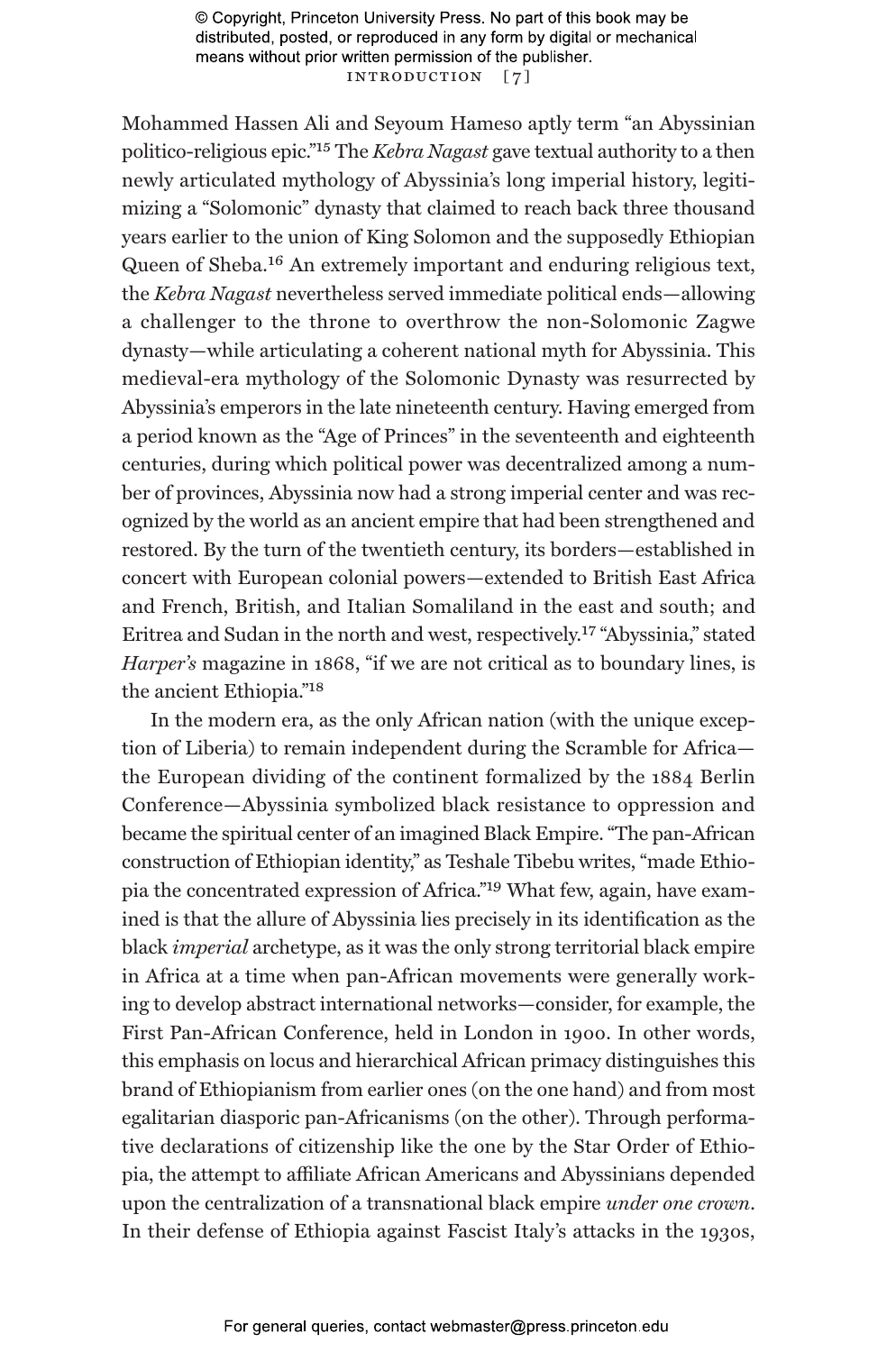© Copyright, Princeton University Press. No part of this book may be distributed, posted, or reproduced in any form by digital or mechanical means without prior written permission of the publisher. [ 8 ] Introduction

many black people around the world behaved, to quote George Padmore, "as though they were the subjects of the emperor."20 Working as a centripetal gravitational force, imperial Ethiopianism seeks to draw African Americans home.

With this in mind, I take up a question Etsuko Taketani asks in her book *The Black Pacific Narrative* mainly in relation to black America's admiration for imperial Japan: "What were the grounds of the appeal that empire—as opposed to democracy—held for American blacks in the prewar period?"<sup>21</sup> But the scope of this question, when we consider the model of imperial Abyssinia, can be extended profitably beyond the years around World War II and reconsidered as one of particular intraracial consequence. It was in 1920 that the Star Order of Ethiopia's Redding, who claimed the official title of "Prince of Abyssinia and royal envoy extraordinary and minister plenipotentiary of the empress of Abyssinia to the United States," led his parade in Chicago while wearing colorful robes and riding a white horse. Newspaper articles mockingly referred to him as an "Abyssinian King." His self-representation reflects the Orientalist fascination with actual Abyssinian kings—especially Emperors Tewodros, Menelik, and Selassie—evidenced in numerous newspaper and magazine pieces from the period.

But this attraction to the splendor of "fantastic raiment," as one article described Redding's attire, cannot be reduced simply to Orientalism.22 When viewed contemporaneously, an association with imperial Ethiopia had immediate, practical, and quotidian racial ramifications within the United States. On 9 August 1920, President Woodrow Wilson officially proclaimed the renewal of the 1904 commerce treaty between Abyssinia and the United States described in the Star Order of Ethiopia's "propaganda" flyer.23 Article I of this treaty, which included an allowance for Abyssinians conducting business to "be able freely to travel" within the United States, had significant implications for Jim Crow. This point was not missed by the Abyssinian group in Chicago, notes the commission. Confusion surrounding the issue of whether foreign blacks were subject to the restrictions of Jim Crow and where they fit into U.S. racial schemata meant that the members of a 1919 Abyssinian delegation were welcomed at the Waldorf Astoria on the one hand while, on the other, a dinner organized at the National Democratic Club by the Persian consul general was suddenly canceled when the race of the guests was found out. In addition, one of the members of the same delegation, upon his return to the United States in 1922, was not permitted to stay at certain hotels and theaters.24 The public presence of foreign blackness in the form of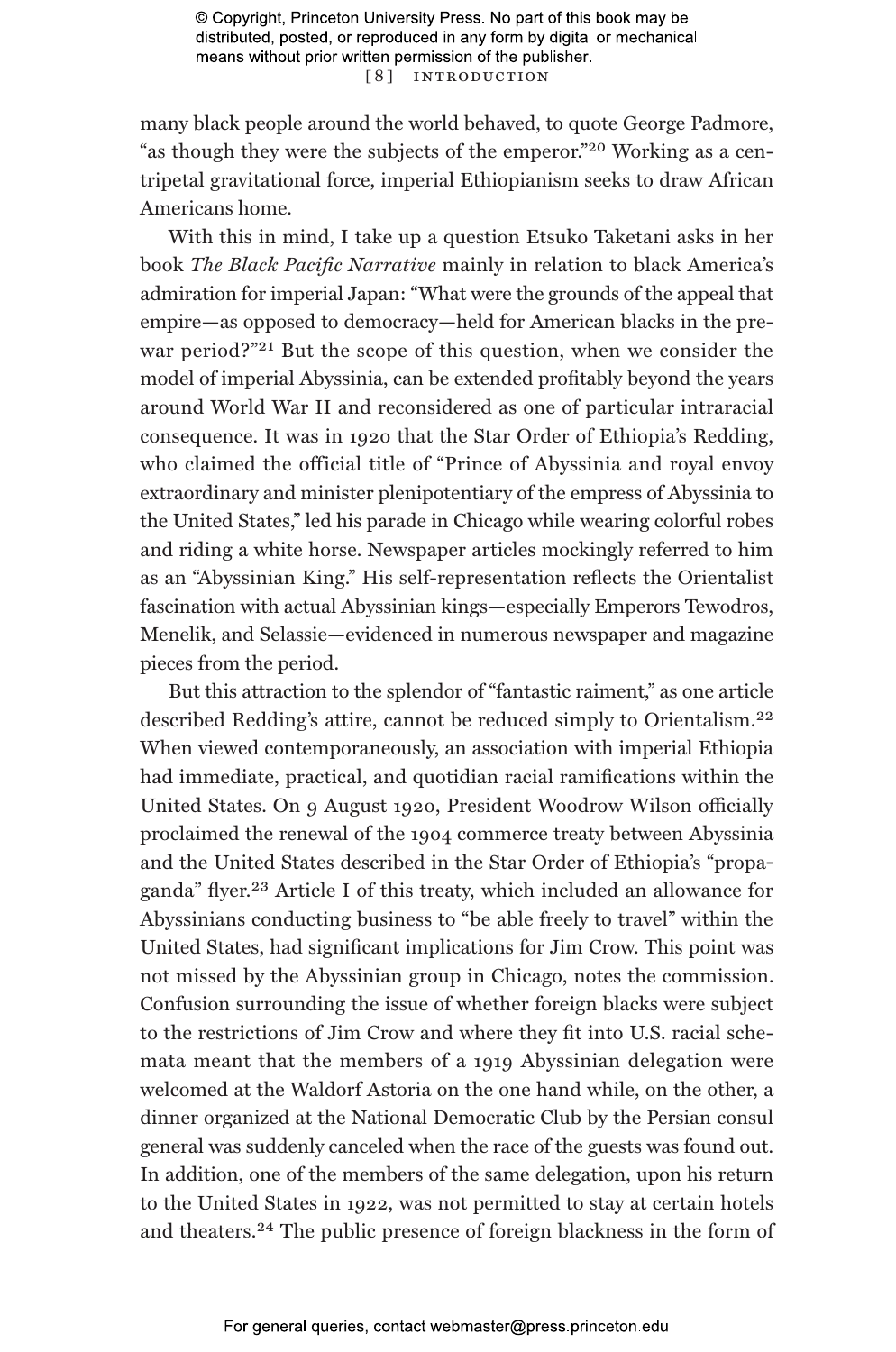© Copyright, Princeton University Press. No part of this book may be distributed, posted, or reproduced in any form by digital or mechanical means without prior written permission of the publisher. INTRODUCTION [9]

Abyssinian dignitaries who may, in some cases, be permitted to transcend Jim Crow laws had the potential to disrupt the rigidity, clarity, and supposed absoluteness of the racial structure of the United States in a manner that sidesteps the issue of percentages of whiteness and blackness altogether. Unlike Homer Plessy,25 the Abyssinian dignitaries did not have "white" skin. Furthermore, it is an ironic coincidence of history that the *Plessy v. Ferguson* decision was reached during the same year (1896) that the Abyssinian military defeated Italy during the Battle of Adwa, a defeat by a comparatively underdeveloped and under-armed force that was so embarrassing for the Italians that it became an important factor in the decision to invade the country a generation later. Viewed as a challenge to theories of white supremacy, the Abyssinian victory at the Battle of Adwa could provide evidence for racial equality that was easily transferable to the American milieu.

Because of the challenge Ethiopian historicity and sovereignty presented to racist civilizationist approaches, and perhaps because of the widespread belief that Abyssinians did not in fact consider themselves black, many scientists, philosophers, and historians struggled contortively to find a distinction between the innate racial qualities of Abyssinians and other black people. As Immanuel Kant wrote a century earlier: "The Abyssinians are of Arabic descent, [they] are witty, [physically] well-shaped, but dun-coloured, with woolen hair, upright, not quarrelsome. There are some white moors among them; yet the Kaffirs who dwell in these places [of the Abyssinians] are not only ugly, but also as misshapen and malicious as the other Negroes."26 This was a typical Enlightenment view. According to Lorenz Auf der Maur, "The zenith of admiration for the 'noble Abyssinian' may be said to be reached with Edward Gibbon, who pits the noble, oriental 'Abyssinian' against the savage 'Ethiopian' (or sub-Saharan African), like many of his contemporaries."27 For Kant, Gibbon, and others, giving up the notion that Abyssinians were black was apparently more bearable than giving up the notions upon which white supremacy rested.

However, Kant's racist remark does point toward the well-known multiplicity of black ethnicities in Ethiopia. What is typically understood as "Ethiopian," both within and without the country, is more properly that which is associated with the term "Abyssinian": a narrowly defined ethnic and religious identity emerging from the provinces of the geographically central highlands. As John Markakis points out in *Ethiopia: The Last Two Frontiers*, historians have "focused narrowly on the Abyssinian core"—mainly the Christian Amhara (and sometimes Tigray) elite—at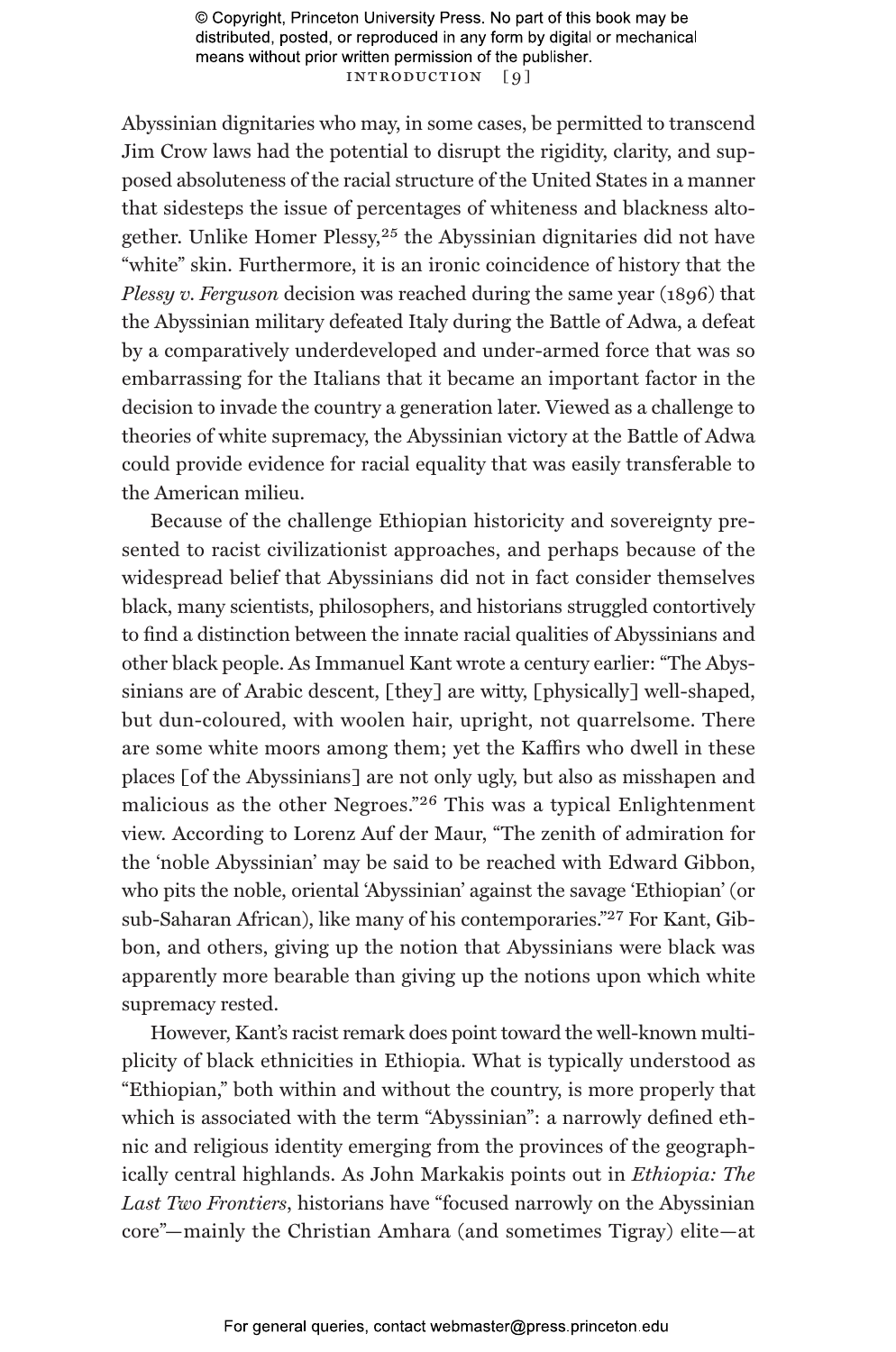© Copyright, Princeton University Press. No part of this book may be distributed, posted, or reproduced in any form by digital or mechanical means without prior written permission of the publisher. [10] INTRODUCTION

the expense of the peripheral ethnic and religious groups.28 Because the nineteenth-century Ethiopian empire saw itself "as the restoration of the *status quo ante*, the legitimate recovery of territories that Ethiopia had allegedly lost in times past," it required the restored Ethiopian nationality to be unified and coherent. Faced with such a heterogeneous, multilingual population, however, the "true" Ethiopian identity perceived itself to be under threat and its boundaries became even more entrenched and pronounced and even less inclusive. It is this Ethiopian empire—not the ancient, storied one but one yoked together through conquest and built upon hierarchies—with which African American sympathies ended up aligning in the late nineteenth and early twentieth centuries.

Ethiopia, in the context of African American studies, is not usually included in conversations about imperialism except as a subject of it—in other words, not as an example of imperium itself. This neglect can be traced to, as Taketani puts it, "the view that imperialism in the twentieth century is a practice of, and has its roots in, Western civilization."29 Recent scholarship in the field of Ethiopian studies, on the other hand, especially in its attention to the Oromo people of Ethiopia, has presented a view of Ethiopian imperialism that revises the historical record.30 For example, Markakis goes so far as to claim that Ethiopia was "not a victim but a participant in the 'scramble,' " and the title of "empire" is "not a misnomer, since Ethiopia's rulers governed their new possessions more or less the same way and for similar ends as other imperial powers were doing."31 Even as long ago as 1935, Ethiopia was debated as a case study in an article by Robert Gale Woolbert that appeared in the journal *Foreign Affairs*. Despite its poverty, relative lack of industrialization and modernization, and general underdevelopment, Woolbert argues, if "one attribute of an empire is that it holds alien peoples in subjection," then we must consider Ethiopia an empire, because "there can be no question that a single people rules over various subject peoples."32 In other words, the example of Ethiopia is, ironically, a critical *failure* of black solidarity, where both the "alien peoples" and the oppressors are black. Moreover, Woolbert argues in another article that "though Ethiopia is an empire she is not a nation," lacking any "such thing as an Ethiopian national sentiment," and therefore Mussolini "frankly proposes to supplant Ethiopian imperialism . . . with Italian imperialism." Woolbert doubts "whether even a successful war waged against a common foe would do much toward knitting the empire together spiritually."33

The problem is: if, in the late nineteenth and early twentieth centuries, the example of Ethiopia as a model of black empire is valuable for multiple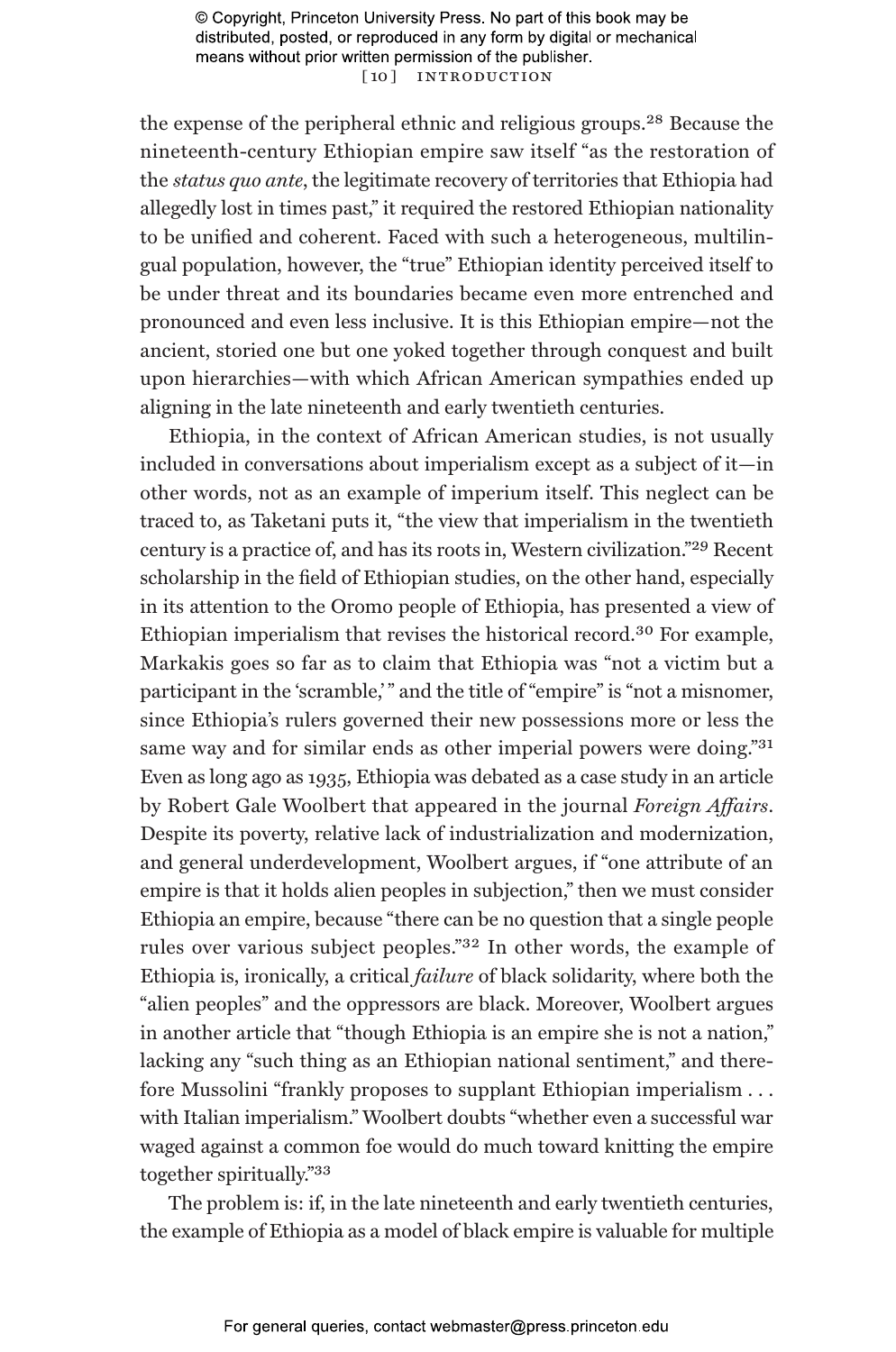© Copyright, Princeton University Press. No part of this book may be distributed, posted, or reproduced in any form by digital or mechanical means without prior written permission of the publisher. Introduction [ 11 ]

reasons—as an illustration of the problematic civilizationist argument, as proof of the absurdity of Jim Crow and white supremacy, as a specific locus to which black solidarity movements can tether themselves—then one is faced with the dilemma that, simply put, black people oppress black people there. Like the ethnic conflicts still fracturing twenty-first-century Africa, the tensions of imperial Ethiopia fly in the face of Edward Wilmot Blyden's concept of a unified "African personality." In his argument for Liberian emigration, Blyden argued that because "the aborigines are not a race alien from the colonists," success was inevitable: "When alien and hostile races have come together, ... one has had to succumb to the other; but when different peoples of the same family have been brought together, there has invariably been a fusion." This certainly was not the case in Liberia, and although Ethiopia, too, brings together "different peoples of the same family," it has always been plagued by interethnic and religious tensions.

This means that by the 1930s—when Ethiopia was threatened by Italy's efforts to colonize it—many African American writers viewed Ethiopia, an imperial state that had doubled in size during Emperor Menelik's reign, through an ill-fitting anti-imperialist lens. In fact, Menelik's "campaign of expansion" was exactly coincident with the Battle of Adwa, which was, from the Ethiopian perspective, an anti-imperialist conflict. Prompted in part by a desire for resources, as deforestation and soil erosion had destroyed much of Abyssinia, Menelik looked to the rich lands of the south.34 During the expansion, he subsumed the "entire plateau . . . with the occupation of the Oromo state of Jimma in 1897," and the lowlands were seized immediately after that.35 In subjugating the Oromo, the Ethiopian elites promoted the idea that they had "an historic mission 'to civilize the barbarians' "—which, as Mohammed Hassen points out, "has been the common cry of colonizers"—and, in doing so, depicted the Oromo "as a people without a history" and "as 'the enemies of the Amhara.' "36 Years later, Emperor Selassie, too, was known for his efforts to consolidate and strengthen the Ethiopian empire while strengthening his own absolute power. In fact, he allegedly said, using rhetoric that sounds unabashedly imperialist, "I am Emperor not only of Ethiopia but of all Africans, and chief of all Negroes, even those under foreign domination," effectively declaring African Americans (along with other black peoples around the world) subjects of a transnational Ethiopian empire.37 His last phrase—"even those under foreign domination"—is the boldest part of this announcement, claiming a sovereignty that trumps any other existing sovereignty. His drive for imperialist expansion does not stop with East Africa. He is, in a sense, like Grover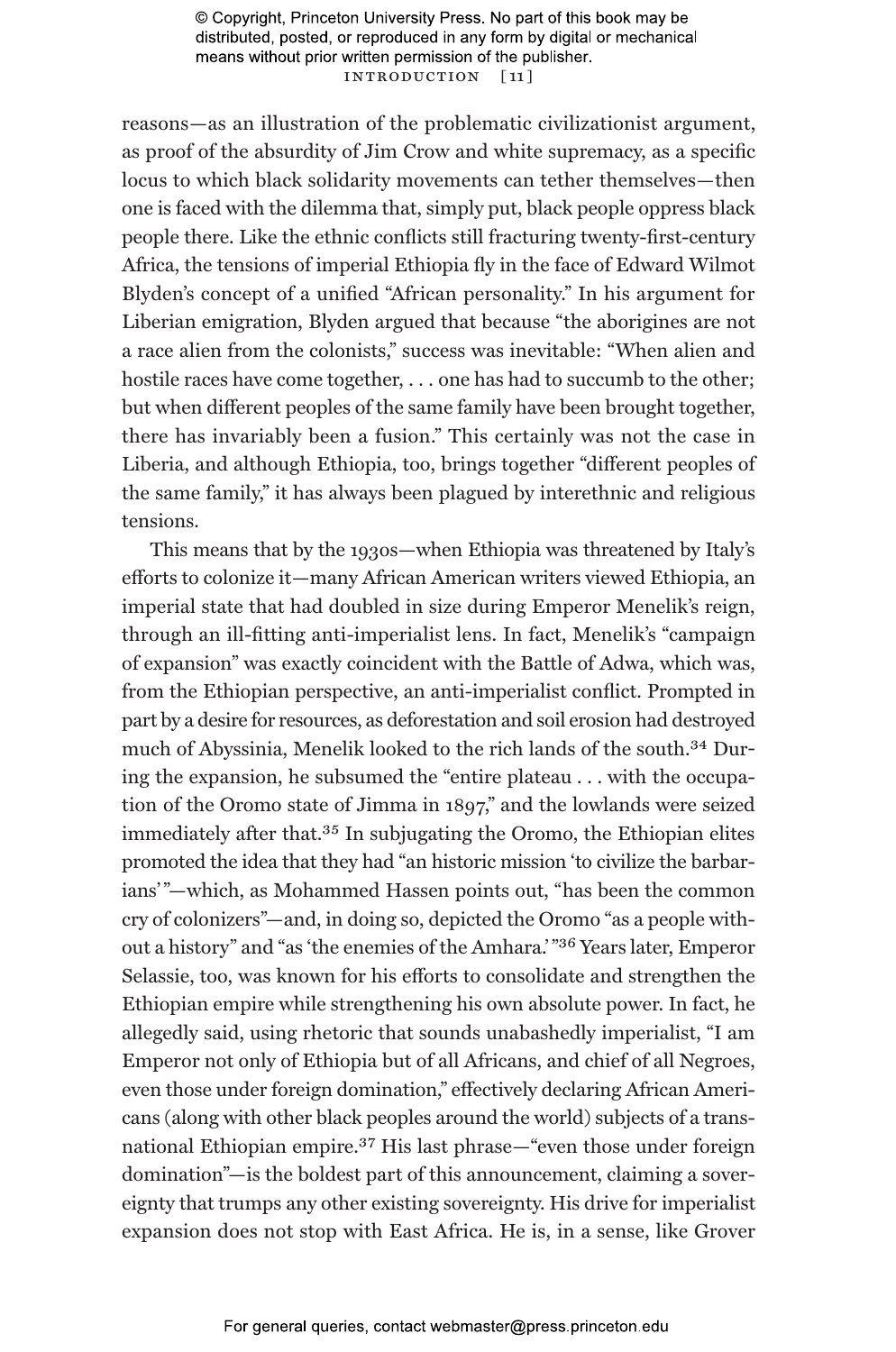© Copyright, Princeton University Press. No part of this book may be distributed, posted, or reproduced in any form by digital or mechanical means without prior written permission of the publisher. [12] INTRODUCTION

Cleveland Redding and the Chicago Abyssinians, burning the American flag on behalf of all African Americans. But the first efforts to consolidate the Ethiopian empire in the modern period can be traced back to Emperor Tewodros, who reigned from 1855 to 1868. The British and American press's intense fixation upon Tewodros's imperial drive emerged with the start of the Anglo-Abyssinian War in 1867, a war sparked by Tewodros's imprisonment of a British legation in the country. After failed diplomatic efforts, the United Kingdom resorted to military action to rescue the British hostages. The war concluded with the 1868 Fall of Magdala, which resulted in the emperor's suicide.

The 1867–68 Anglo-Abyssinian War joins, in this book, the two most important moments in Italo-Ethiopian military history—the aforementioned 1896 defeat of the Italian armed forces at Adwa and the Italian occupation of Ethiopia in the 1930s—which were largely responsible for rendering a contemporary Ethiopia visible in the eyes of many African Americans. It literally put Ethiopia on the map. Cartographic representations in newspapers and magazines gave a newborn segment of American citizenry (as 1868 also marked the passing of the Fourteenth Amendment in the United States) a bound and delineated geographic space onto which to project an abstract black nationhood. In addition, the Anglo-Abyssinian War in a sense revolved around questions of boundaries—who belongs in the empire and who doesn't, who is free to travel and who is bound and fettered—which reinforced the reterritorialization of Ethiopianism in this moment. Moreover, the press promoted the "Christian island bound by a ring of Islam" characterization of the Ethiopian empire, regardless of its inaccuracy, underscoring the boundaries of the empire as ideological and giving Western readers a reason to sympathize with a nation perpetually under threat.

Even the center of this island, however, was uncertain. As late as 1900, an article in *Pearson's Magazine* titled "A Capital That Moves" notes that Addis Ababa is "an unique capital in that it arose almost in a single night, and is destined to disappear as speedily."38 The author refers here to the common practice of deforestation rendering Abyssinian capitals uninhabitable after a short while, but in describing the capital city essentially as a shifting target, he gestures toward a more generalized aspect of the image of Ethiopia in the West. An expansive Abyssinia was compelled to fix its borders. In 1891, Menelik, uneasy with colonial encroachment, "defined in a well-publicized circular to European rulers what he considered to be the legitimate boundaries of the country."39 When we consider the carving of Africa, Ethiopia becomes reconfigured as negative space: that which is not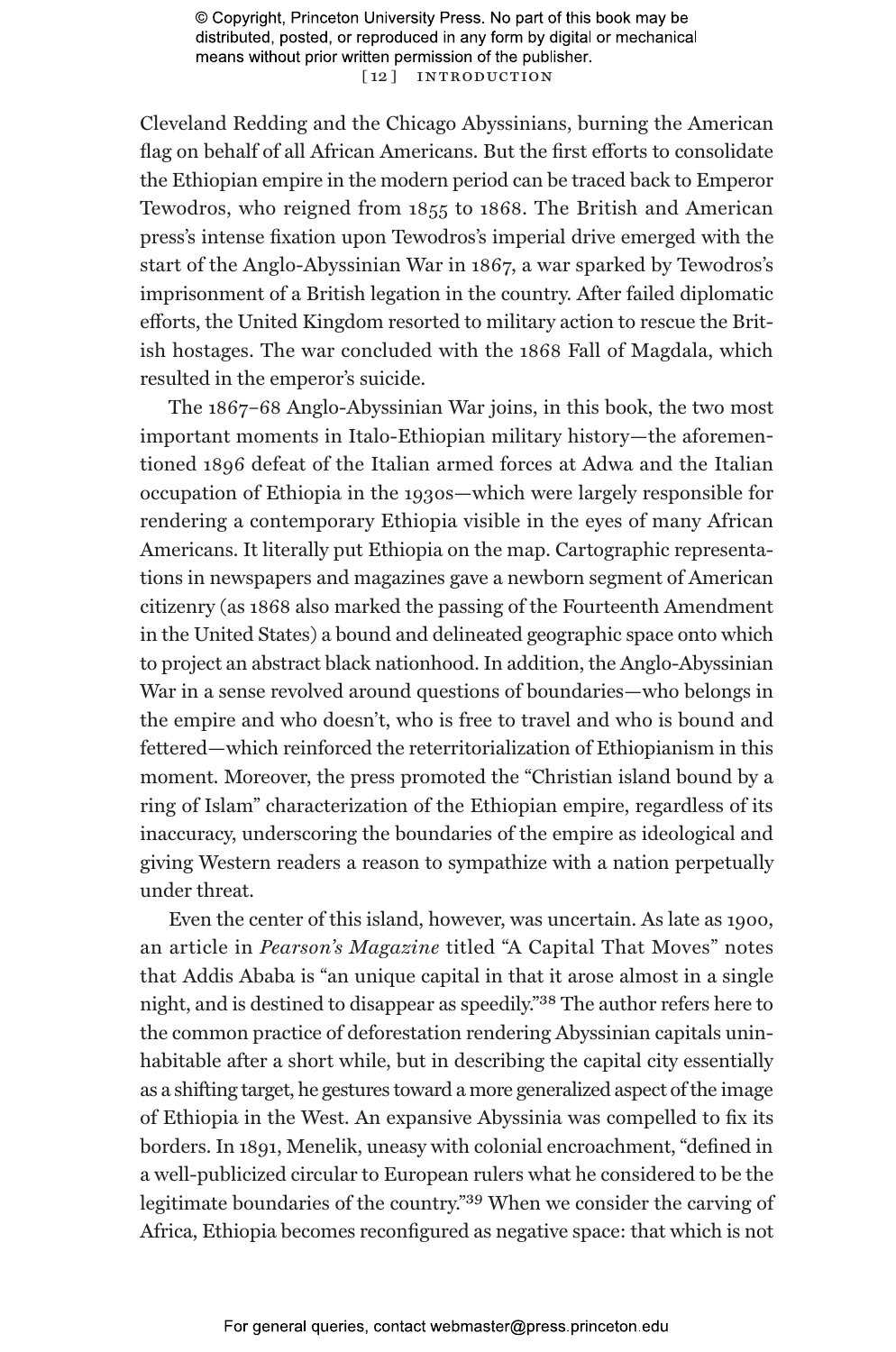© Copyright, Princeton University Press. No part of this book may be distributed, posted, or reproduced in any form by digital or mechanical means without prior written permission of the publisher. INTRODUCTION [13]

colonial Africa. To quote Major R. E. Cheesman, whose article in the inaugural issue of *Geographical Magazine* was cited liberally in a 1935 article titled "No Longer the Dark Continent . . . Except in Spots," published in the travel magazine *"So You're Going" News*:

When the African littoral lands were occupied by the European powers the boundaries between them and Abyssinia were laid down by treaty and were delimited by such vague definitions as a certain parallel of latitude or a certain number of miles from the coast, with very few references to topographical features on the ground. The reason was that the country was totally unexplored and unmapped and such detail as was shown on the blank spaces that formed the map of the area was either very far from its true position or did not exist. It follows that the nomads whose grazing grounds had been cut through by a line made by foreigners had no means of knowing exactly where the line ran, nor any intention of keeping to it if they had. . . .

This unsatisfactory and explosive state of affairs has been going on spasmodically from the time the first treaties were made, in some cases about thirty years ago. It would, indeed, be extremely difficult for a Boundary Commission to operate on some sections of the frontier.40

As the article's title suggests, Ethiopia was in some sense believed to be the darkest spot of the "dark continent," inscrutable to Europeans and, as the multiple rounds of delegates who went missing during the Anglo-Abyssinian War demonstrate, a place from whose bourn no traveler returns. Leaving aside the issue of border disputes between the Ethiopian government and the governments of various European powers, the nomads cited by Cheesman who transgressively ignore boundaries between colonial and noncolonial land imperil the colonial project itself. Ironically, as Ethiopia gained attention as a defined locus or target, it started to seem to the West more and more like a strange imperial Bermuda Triangle, pulling everything and everyone into its wake.

This centripetal force, however, can help us to understand the irony behind the celebration of Ethiopian imperialism and monarchism. As a model, the nation provides a way to imagine a network of black peoples, led by a black emperor. In describing the structure of the Ethiopian empire, Markakis writes that it "resembles a wheel with spokes but without a connecting rim," because "there is no direct interaction among peripheral elites and regions, who interact only with and through the centre."41 We can see how this model might appeal to a leader such as Marcus Garvey. As Yogita Goyal writes: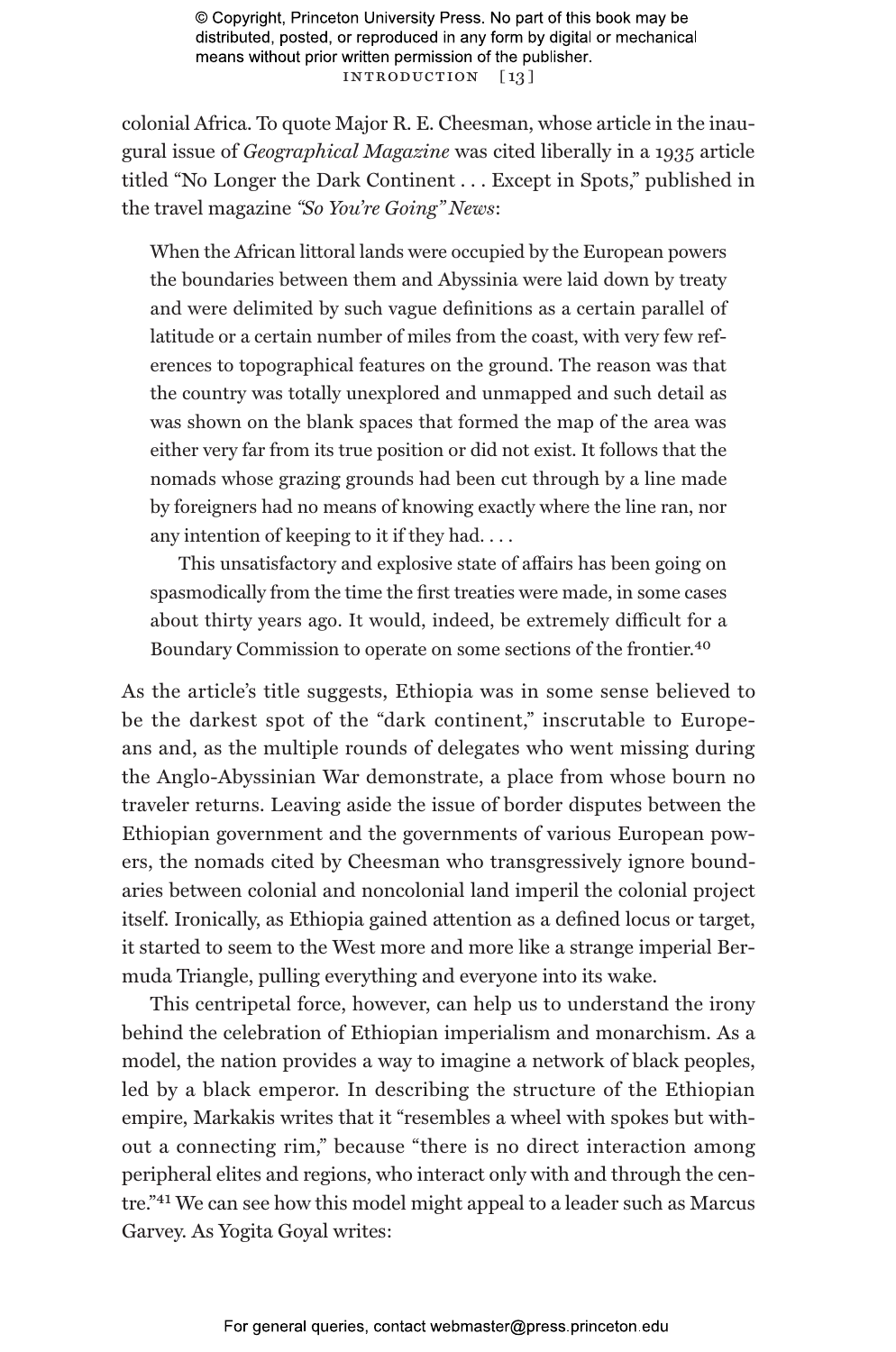© Copyright, Princeton University Press. No part of this book may be distributed, posted, or reproduced in any form by digital or mechanical means without prior written permission of the publisher. [14] INTRODUCTION

his pan-Africanism, if we can call it that, was not just a loosely defined vision of solidarity among all African-descended peoples. Instead, he envisioned an African empire that would both mimic and rival European imperialism. To do so, Garvey derived inspiration from a variety of sources, including the British empire, Zionism, the "supergovernment" of the Pope and the Catholic Church, and even the example of European colonization of Africa.42

Goyal, however, overlooks one of the most obvious contemporaneous sources for Garvey's vision: it mimics Abyssinian imperialism. Regardless of Garvey's later disdain for Selassie—he argues that "the American Negro should, through his own agency, establish contact with the Abyssinian Negroes" and that "no one should allow himself to be deceived into believing that much more can be accomplished through Haile Selassie himself<sup>"43</sup>—he did not lose faith in the imperial model, as long as the leader at its center was heroic and worthy of centralized power.

This version of Black Empire depends not upon an abstract and diffuse network of universal black collectivity but upon specific and bilateral axes of black solidarity. *Black Land* considers the model of the proposed relation between Ethiopians and African Americans that attempted to affiliate the two peoples by pointing to a center (the "Hot Spot of *the World*," as the caption to a map printed in a 1935 issue of the *Baltimore Afro-American* read) and locating Addis Ababa as metropole, a predictable symbolic choice but an unlikely literal choice. Furthermore, because the assumption of Ethiopian citizenship by some African Americans was seen as nothing more than the recovery of a lost cultural identity and the rejection of a false one, a sense of *nostos* buttresses the centralization of a transnational black empire under one crown, as the centripetal diasporic force imagined to be drawing African Americans home operates most effectively with a strongly defined center. This is the paradox of this particular brand of black transnationalism and diasporic nostalgia: it built itself around the example of Ethiopia while also holding democratic ideals.

## 1000 media

Coincident with an explosion in periodical development, Abyssinia was increasingly the focus of news coverage. The military conflicts in the country in the late nineteenth century were well known to newspaper and magazine readers in the United States and Great Britain. As Benedict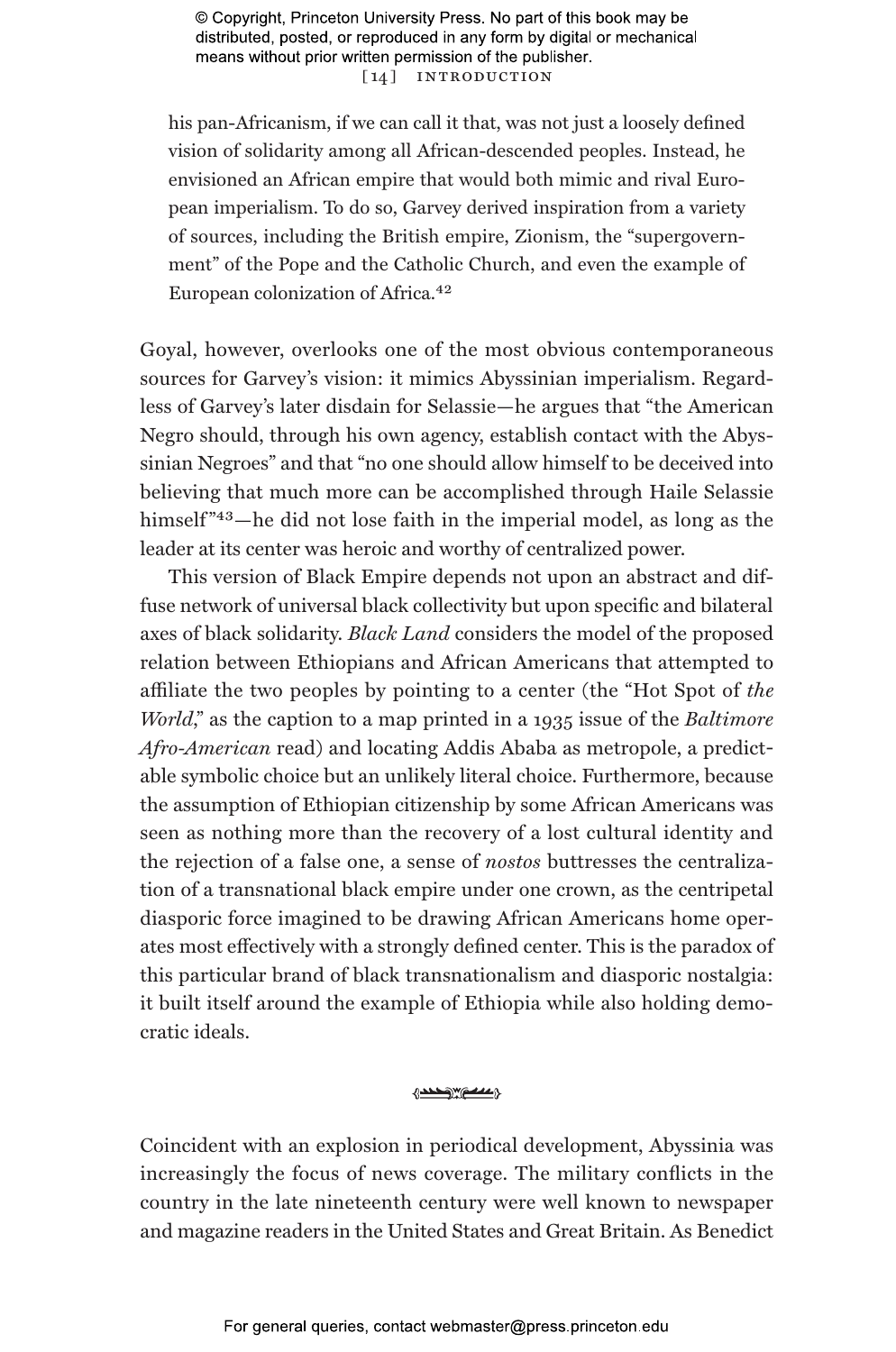© Copyright, Princeton University Press. No part of this book may be distributed, posted, or reproduced in any form by digital or mechanical means without prior written permission of the publisher. INTRODUCTION [15]

Anderson points out in *Imagined Communities*, even when there are no stories in the newspaper about a nation (his example is Mali) for months, "the novelistic format of the newspaper assures [readers] that somewhere out there the 'character' Mali moves along quietly, awaiting its next reappearance in the plot."44 *Black Land* follows the narrative of the "character" Ethiopia during moments when news of the nation dominated the "plot" and argues that African American Ethiopianism evolved in response to the emergence of the nation in the late nineteenth century as an adversarial presence in current world events. But African nations' roles as newspaper characters, passing in and out of sight as world events dictate, are complicated by the continent's seeming timelessness, a feature out of step with the seriality of the newspaper's construction and format, as Kenneth W. Warren writes:

The series of rivers in [Langston Hughes's] "The Negro Speaks of Rivers," however, is really one continuing flow of water. Though it, too, assures us of Africa's continued existence, it does so only in terms of an endless extension of an "original bond." One never imagines that Mali ceases to exist; Africa is always there. Upon reencountering Mali, however, the voyager in Hughes's poetic vision also asserts that "time" has not meant anything to it or, for that matter, to any African geography. The Nile in "The Negro Speaks of Rivers" is the Nile of the pyramids. There is nothing new in Africa.<sup>45</sup>

This misconception—that there was nothing new in Africa—was of course belied by the dramatic happenings regularly chronicled by the press, to which Du Bois gestures in the closing phrase of his 1915 *The Negro*, "Semper novi quid ex Africa!" (a quotation from Pliny: "Something new always comes out of Africa"). And yet Ethiopia, unlike Haiti and Liberia—the other frequently cited examples of black independent nations to which African Americans looked with pride—was associated with its age even in this up-to-the-moment reportage; it was not a black nation of the future but one of the inert and static past. To quote Edward Gibbon's enduring assessment in *The History of the Decline and Fall of the Roman Empire*, the Ethiopians were supposed to have "slept near a thousand years, forgetful of the world, by whom they were forgotten."46 As a result, as Aric Putnam argues through a reading of J. A. Rogers's pamphlet *The Real Facts about Ethiopia*, the country could be employed readily "as a metaphor for a new, international context in which black community can be performed," as it was experienced as "a time and not a place."47 Ethiopia's participation in modern world events seemed oxymoronic, but this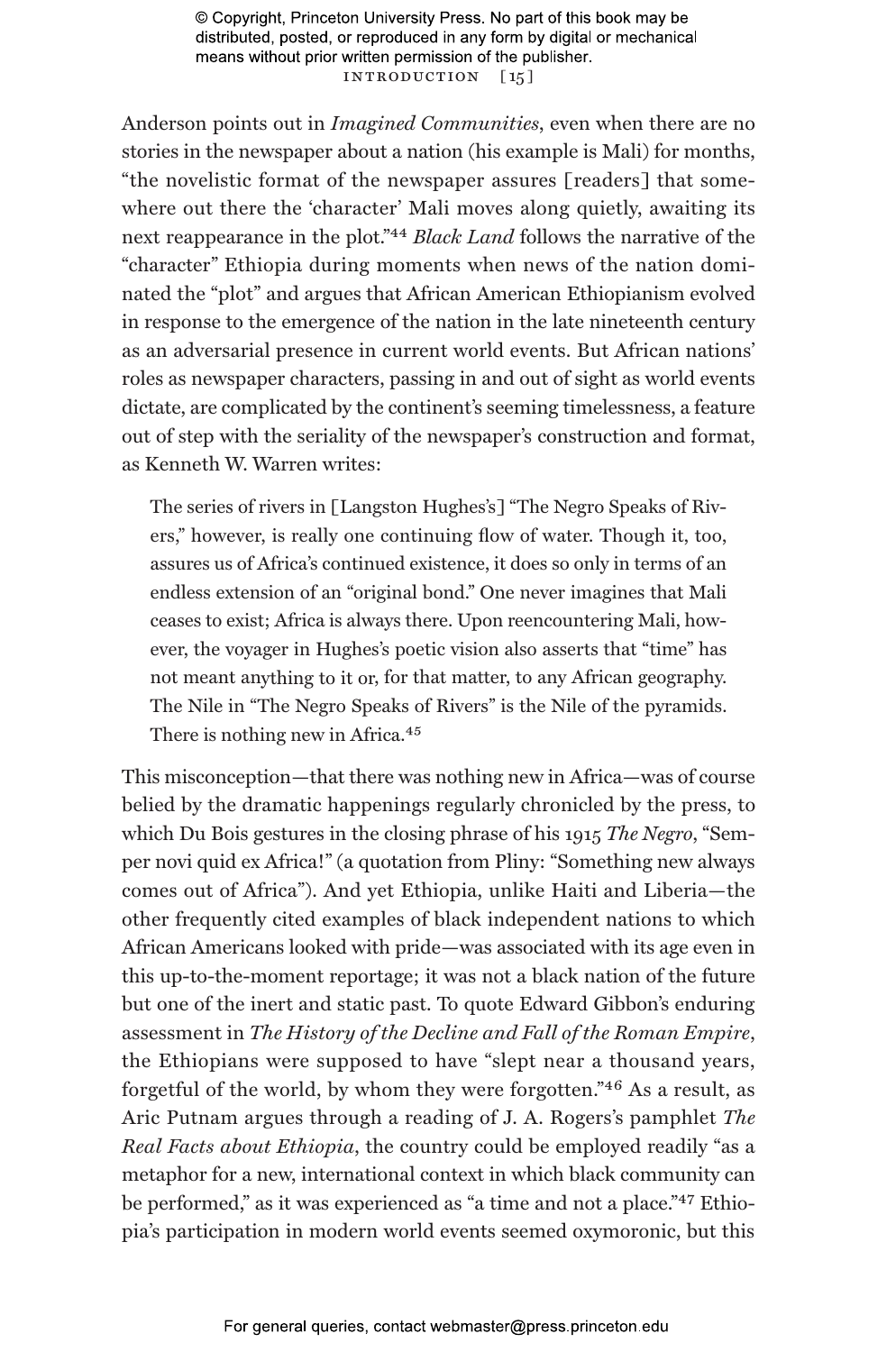simultaneous modernity and antiquity allowed African Americans to find in it both a history and a currency.

The literary and journalistic texts discussed here demonstrate how views of Ethiopia's relationship with African America engendered new concepts of Black Empire. This book's first chapter attempts to uncover the beginnings of a more grounded Ethiopianism in its treatment of nineteenth-century lyric verse by Walt Whitman, Paul Laurence Dunbar, and others written on the topic of Ethiopia, when abstract Ethiopianism was a prominent ideology in African America. In this chapter, I argue that the old woman of Whitman's "Ethiopia Saluting the Colors," wearing a turban of red, yellow, and green, stands in for an Ethiopian military force. As Ed Folsom has pointed out, Abyssinia's emperor Tewodros gained international notoriety during the Anglo-Abyssinian War in 1867. Folsom shows how Tewodros and Lincoln were compared by the press but does not mention that Abyssinia under Tewodros was also, strangely, compared to the Confederacy. Here I address the politics of Whitman's poem, particularly in the poem's "recognition" of the flag, in light of the press's treatment of the Anglo-Abyssinian conflict.

Dunbar's interpretation of the Ethiopian flag's symbolic value, in "Ode to Ethiopia" and "Frederick Douglass," positions him uncomfortably alongside Whitman, a poet he found distasteful. His poems present an "Ethiopia" invigorated with nationalism and, unexpectedly, with militarism. Finally, this chapter also addresses two poems about Tewodros by women: "Magdala," which appeared in the 1875 book *Songs of the Year and Other Poems* by "Charlton" (nom de plume of an American woman by the name of Charlotte Pendleton), and "The Death of King Theodore," in E. Davidson's 1874 *The Death of King Theodore and Other Poems*. Charlton's and Davidson's poems are striking in their glorification of the Abyssinian king, in stark contrast to depictions of him in the British media, including racist caricatures in *Punch*.

My second chapter reads Pauline E. Hopkins's *Of One Blood; or, The Hidden Self* in the context of the African American periodical in which it was serialized, the *Colored American Magazine* (edited by Hopkins). Published only a few years after the surprising Italian defeat at Adwa, the novel contributed to the magazine's project of what I call "documentary Ethiopianism" as expressed in histories and biographies but also preserved the fantastic conception of Ethiopia that helped create Ethiopianism in the first place. Several critics have commented upon the generic fluidity in Hopkins's work, and I argue that the confusion produced in these hybrid genres—specifically in imaginative histories and historical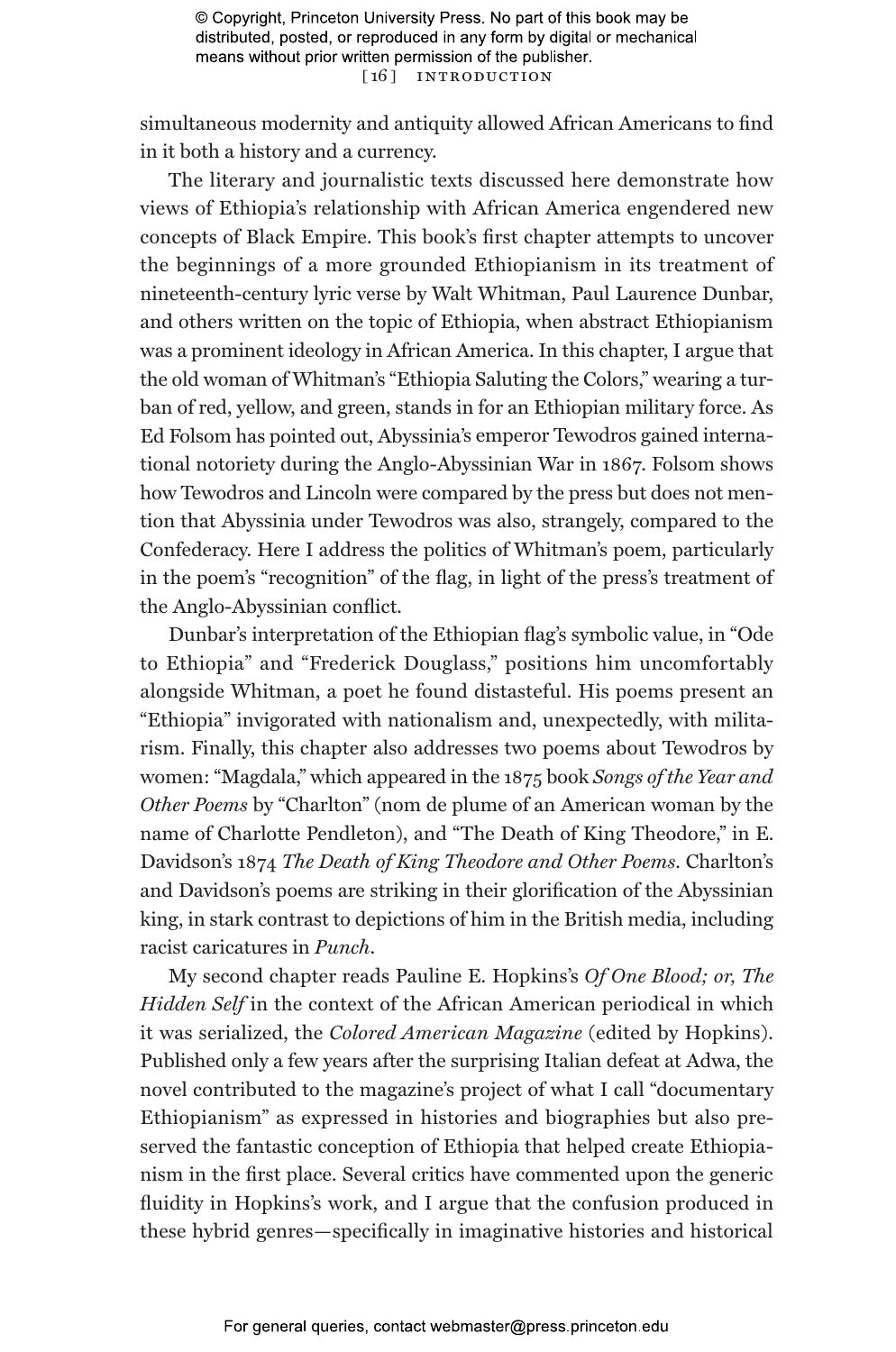© Copyright, Princeton University Press. No part of this book may be distributed, posted, or reproduced in any form by digital or mechanical means without prior written permission of the publisher. INTRODUCTION [17]

fictions—resulted in some conflicting messages about Ethiopia and its symbolic value. *Of One Blood* is exemplary in this respect, as a fictional text that introduces the mysticism that the historical and ethnographic texts of the *Colored American Magazine* avoid while still participating in documentary Ethiopianism by sending its characters to Ethiopia.

In my reading of this novel, I look to the character of Mira, a ghost whose writing serves as a plot device to reveal answers to Reuel, the novel's protagonist. Through Mira's interpretive (not creative) "writing," she points with a ghostly finger and takes the form of Ethiopic writing itself—a fantastic incarnation of documentary Ethiopianism. Finally, through identifying and explicating a neglected quotation in the novel as a poem by Sarah Piatt, I discuss how *Of One Blood* activates what I call the Regalization Fantasy, a fantasy intrinsic to imperial Ethiopianist ideology. As a result of the fantasy's paradoxical inclusivity and exclusivity, the imperial model of Ethiopianism seen in *Of One Blood* contains the irritant that leads to its own dismantling by midcentury.

The book's middle chapters follow the development of a strand of Ethiopianism that integrated spectacle into its presentation. Chapter 3 introduces three incidents of Ethiopianist aristocratic impersonation or imposture: that of Isaac Brown, a Jamaican man who successfully passed himself off as Menelik's nephew at the turn of the century; that of Joseph Emanuel Blayechettai, who in the 1920s claimed to be the kidnapped son of a king of Tigre, an Abyssinian province; and that of Virginia Woolf, whose participation in the Dreadnought hoax in 1910, during which she dressed as an Abyssinian prince, was notorious. These impersonations are dramatic illustrations of what I term "spectacular Ethiopianism," a variant especially prevalent in the first two decades of the twentieth century. Interestingly, these performances of spectacular Ethiopianism were preceded in the nineteenth century by the reciprocal costuming of Prince Alemayehu, the son of Emperor Tewodros orphaned by the Anglo-Abyssinian War, and his guardian, the eccentric English explorer Captain Tristram Speedy; the mirror images and narratives of Alemayehu and Speedy appear to have informed these early twentieth-century impressions.

Rather than simulate nobility, two Americans sought to construct spectacular Ethiopian empires of their own. In chapter 4, I examine the case of Harry Foster Dean, whose *The Pedro Gorino: The Adventures of a Negro Sea-Captain in Africa and on the Seven Seas in His Attempts to Found an Ethiopian Empire* recounts the tale of his ambition to build a black empire in Africa, an effort that led one of the major British participants in the Scramble for Africa to call him "the most dangerous 'negro' in the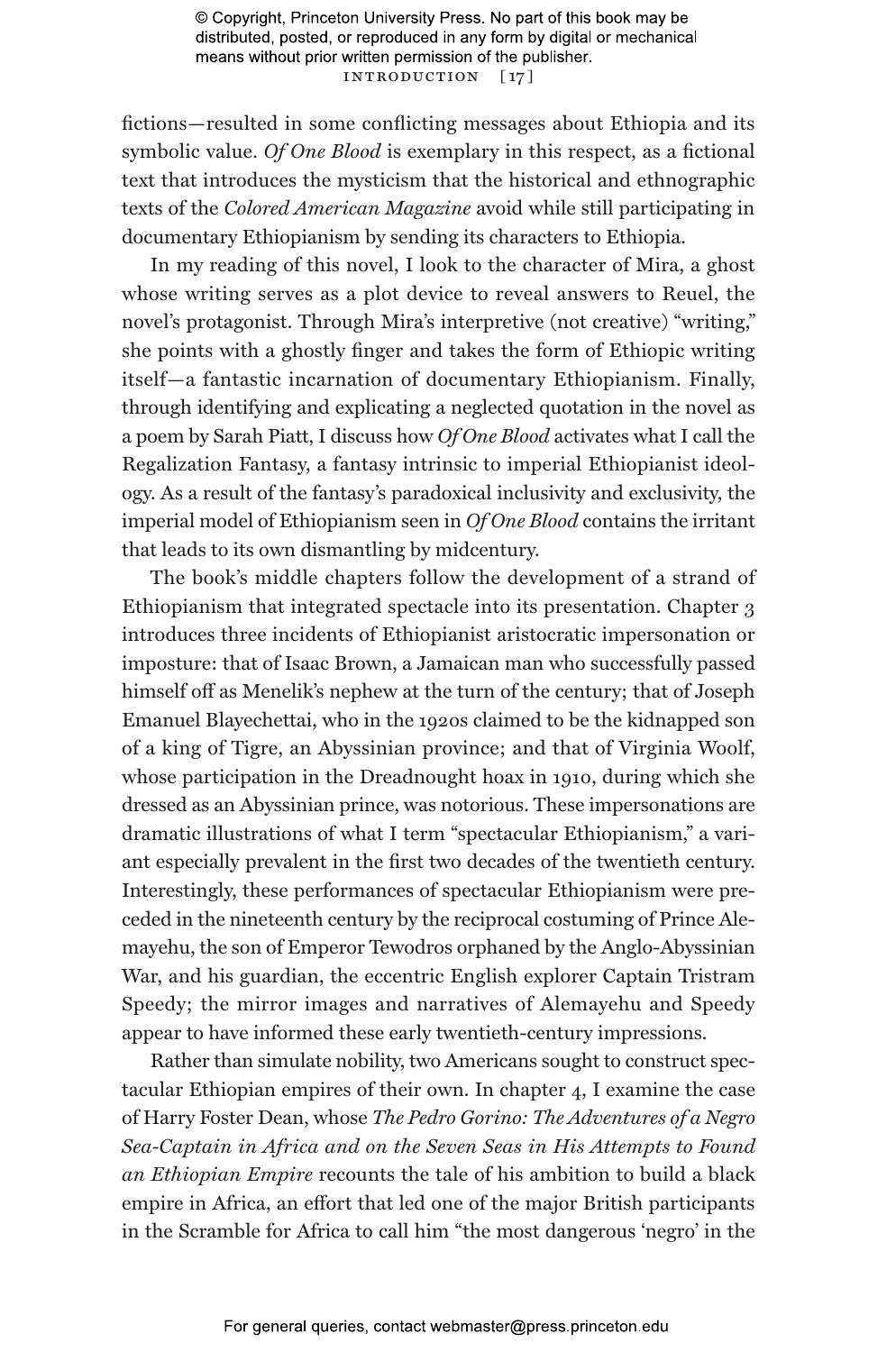© Copyright, Princeton University Press. No part of this book may be distributed, posted, or reproduced in any form by digital or mechanical means without prior written permission of the publisher. [18] INTRODUCTION

world."48 I also address the unofficial diplomatic role of William Henry Ellis, a flashy African American millionaire and the first American to visit with Emperor Menelik in 1903. (Ellis was not the only African American to visit Abyssinia prior to the Second Italo-Abyssinian War; in 1922, for instance, A'Lelia Walker, daughter of the famed Madame C. J. Walker and host of a Harlem Renaissance salon, visited Empress Zauditu.) Ellis did his best to curry favor with Menelik but was rumored to be planning to oust the emperor in order to take his seat on the throne.

The fifth chapter begins with a scene from George White's 1936 *Scandals*, reprised in the 1937 film *You Can't Have Everything*, that featured the dance team Sam, Ted, and Ray (also known as Tip, Tap, and Toe) as Haile Selassie and two of his army's soldiers. Many reviews considered this scene the best one of White's Broadway musical revue, and a photograph from this scene was even included in the cover story of the 6 January 1936 issue of *Time* magazine, a profile of Haile Selassie declaring him the magazine's "Man of the Year." With hints of so-called "Ethiopian minstrelsy," the image of Selassie in the public eye was an odd amalgam of ancient solemnity and slick modernity—a turn toward the familiar in the articulation of spectacular Ethiopianism. As with Menelik and Tewodros before him, literary and journalistic accounts of Selassie depicted a leader who evinced an attraction to technology and modernization that was undermined by an Ethiopian culture and landscape deemed somehow averse to modern life. This chapter also addresses two theatrical representations of Ethiopia: Arthur Arent's censored 1936 Federal Theater Project *Ethiopia*, which was generically categorized as a "living newspaper," and an important turn-of-the-century libretto, *Abyssinia*, starring blackface performers Bert Williams and George Walker. In this context of theatricality and minstrelsy, I explore how caricature was used to depict various Ethiopian political figures—sometimes positively and sometimes negatively—as what I term "Savage Statesmen."

The last three chapters of this book examine the challenges to imperial Ethiopianism that began to surface during the Italo-Ethiopian War, despite the pervasiveness of pro-Ethiopian writing that characterizes this period. In my sixth chapter, I address the explosion of verse dealing with the "Ethiopian Crisis," or the Second Italo-Abyssinian War, such as J. Harvey L. Baxter's *Sonnets for the Ethiopians* and Melvin Tolson's "The Bard of Addis Ababa." Returning to traditional tropes of nineteenth-century Ethiopianism even in the face of modern warfare, Baxter calls upon the nation's resources of antiquity to produce a counteroffensive against the ancient Roman Empire that Mussolini looked upon with such nostalgia.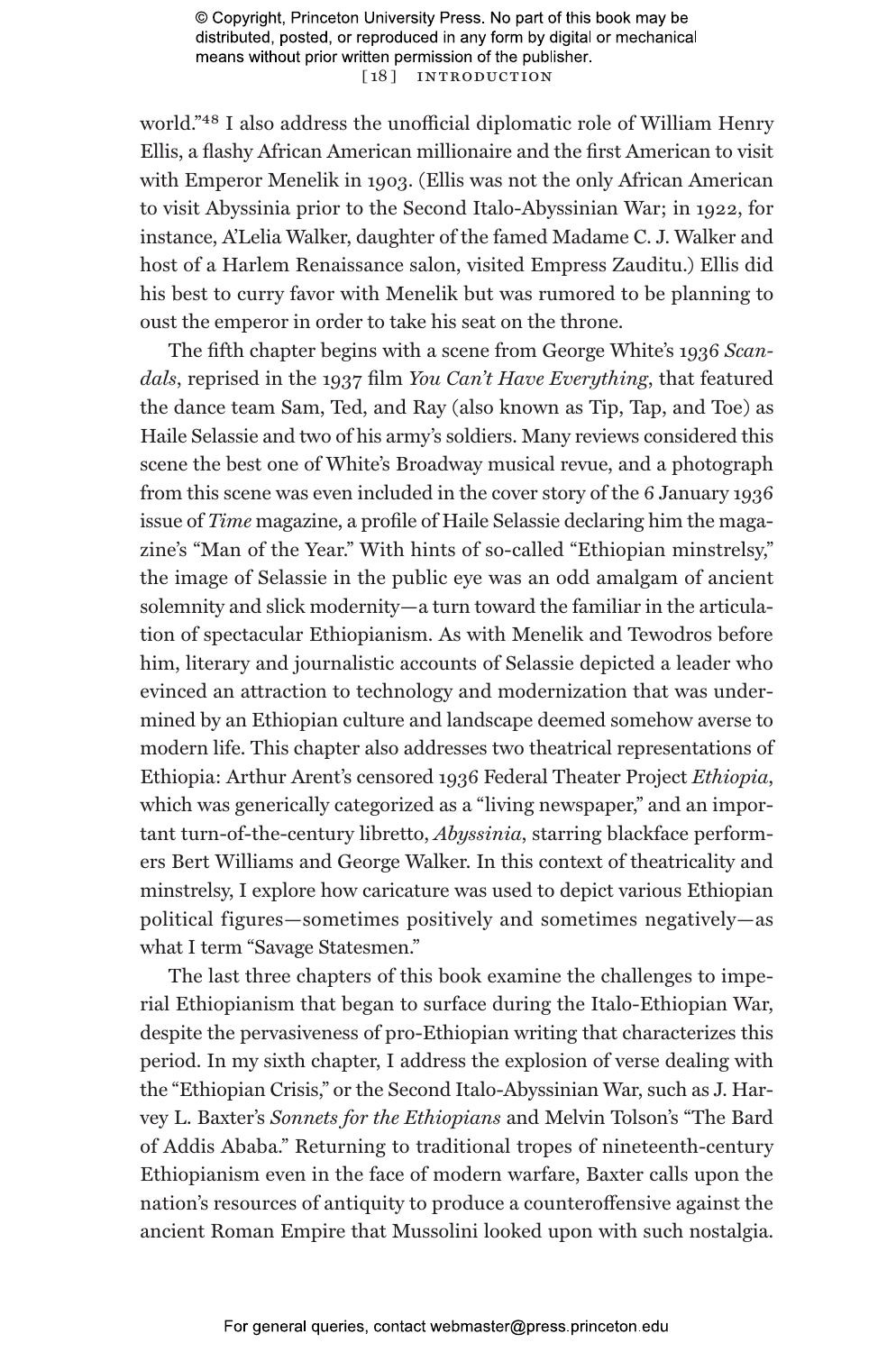© Copyright, Princeton University Press. No part of this book may be distributed, posted, or reproduced in any form by digital or mechanical means without prior written permission of the publisher. INTRODUCTION [19]

In addition, I look to occasional verse by lesser lights and unknown bards such as Rufus Gibson and Jay N. Hill and by important figures such as Marcus Garvey. The tenor of Garvey's elegies written in honor of fallen Ethiopian war heroes Ras Nasibu of Ogaden and Ras Desta presents a fascinating contrast to his expressed disdain for Selassie. I consider these poems alongside another poem dedicated to Ras Nasibu written by Baroness Maria Atzel and printed in the *New Times and Ethiopia News*, a newspaper published by Sylvia Pankhurst, an English suffragist, anti-Fascist, and prominent defender of Ethiopia. The agitprop role of the *New Times and Ethiopia News* has not yet been fully examined, and this chapter discusses its global importance. The newspaper reprinted Langston Hughes's "Letter from Spain," where it was placed in dialogue with newspaper accounts of Askari soldiers serving in the Italian armed forces in Ethiopia.

In my seventh chapter, I consider two of George S. Schuyler's novellas published serially in the African American newspaper the *Pittsburgh Courier*—*The Ethiopian Murder Mystery: A Story of Love and International Intrigue* and *Revolt in Ethiopia: A Tale of Black Insurrection against Italian Imperialism*, both written in response to the Second Italo-Abyssinian War. These novellas interact and engage with the newspaper's propagandistic reportage of the war in provocative ways: Schuyler's fiction mimicked the articles formally, encouraging in the newspaper's readers a fluid reading practice transcending the fictional/nonfictional divide. Whereas Hopkins's amalgamations of fictional and nonfictional Ethiopianist writing in the *Colored American Magazine*, only a few years after the Battle of Adwa, proved somewhat unmanageable, Schuyler in the 1930s was able to assume his readers' intimate familiarity with the contemporary nation and therefore actively manipulate the newspaper's generic features. In its articles—including those written by Schuyler—the *Courier* tended to build upon an already existing sympathetic support for Ethiopia through the royal family, particularly through the figure of Selassie. However, in his melodramatic Ethiopian stories, Schuyler exploits the public's fascination with monarchy only to expose, in the end, the ironies behind that misguided sympathy.

During the Second Italo-Abyssinian War, Harlem's solidarity with Ethiopia was at its height, with volunteers offering to fight in the Ethiopian military and organizing riots, parades, and boycotts for the cause. Just after the war, Claude McKay wrote *Amiable with Big Teeth: A Novel of the Love Affair between the Communists and the Poor Black Sheep of Harlem*, the subject of my eighth chapter, hidden in the Rare Books and Manuscripts archives at Columbia University until its discovery by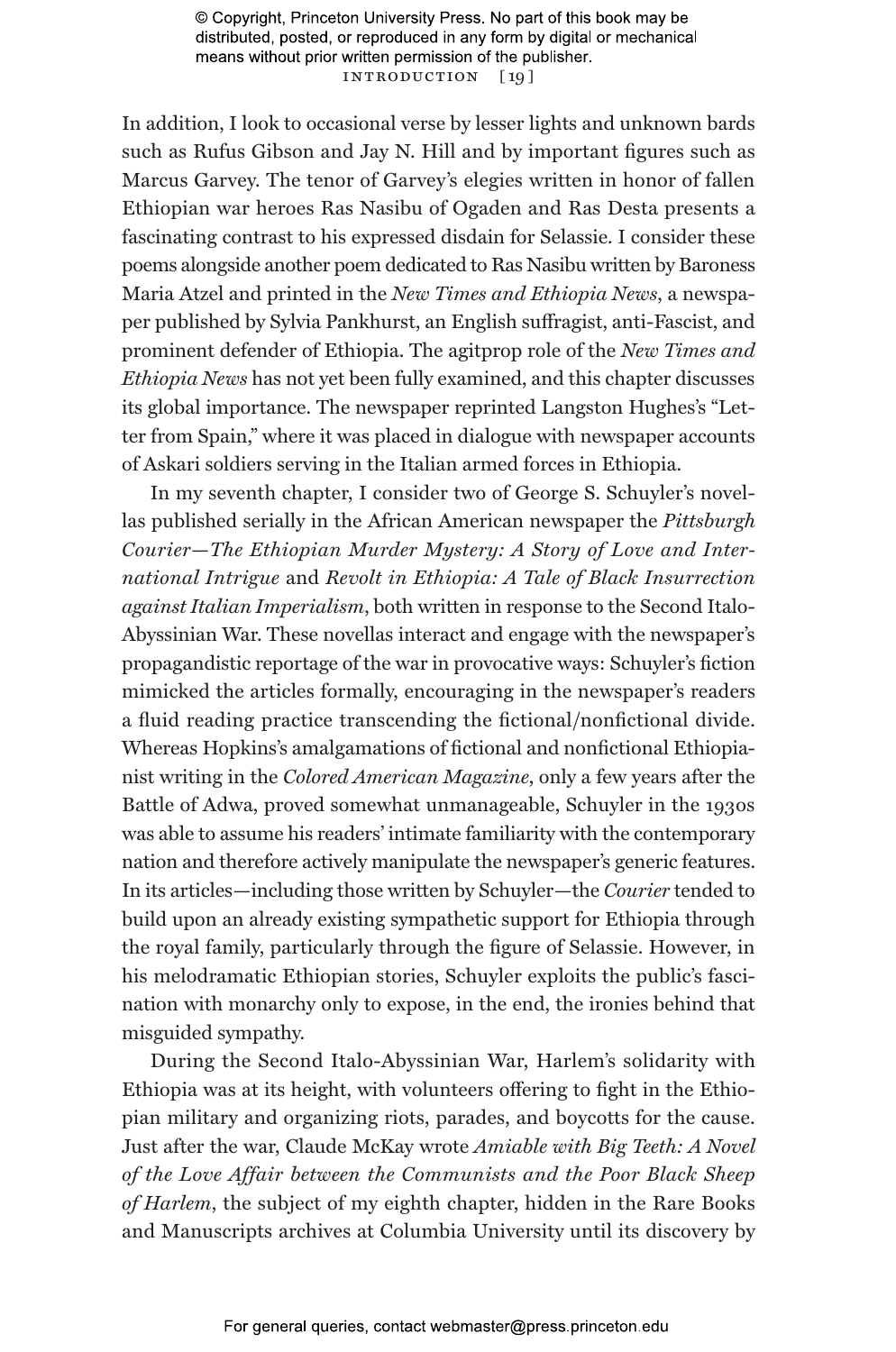© Copyright, Princeton University Press. No part of this book may be distributed, posted, or reproduced in any form by digital or mechanical means without prior written permission of the publisher. [ 20 ] Introduction

Jean-Christophe Cloutier and published for the first time in 2017. McKay's novel hinges upon the question of what it means to be an "authentic" Ethiopian imperial representative: for example, one of the novel's characters, Alamaya, admits cagily that a signed letter from the emperor establishing his bona fides "was authentic but not genuine"; later, as part of a scheme to raise funds for the Ethiopian cause, Alamaya and his secret communist colleague "invent" an Ethiopian princess by costuming a local Harlem woman.49 In fact, it is Professor Koazhy, a costumed figure modeled after Marcus Garvey, and not the meek visiting Ethiopian prince Alamaya, who proves to be the "authentic" Ethiopian prince for the crowds watching the parade that opens the novel.

By the 1960s, as we see in Hughes's dedicatory poem to Selassie, with which this book concludes, the existence of a centralized Ethiopian empire would actually challenge the viability of an imagined extraimperial network of black internationalism. Unlike the Chicago Abyssinians, who saw a "pathway" pulling directly from African America toward ancient Ethiopia, lit by cultural lamps that could ignite their own "fires of ambition," Hughes and others in the second half of the century would recognize the deficiency of this centripetal model. "Ethiopia the Shadowy," as W. E. B. Du Bois called it, would again fall into the shadows, no longer holding its once central position as and promise for a national metaphor of black solidarity.50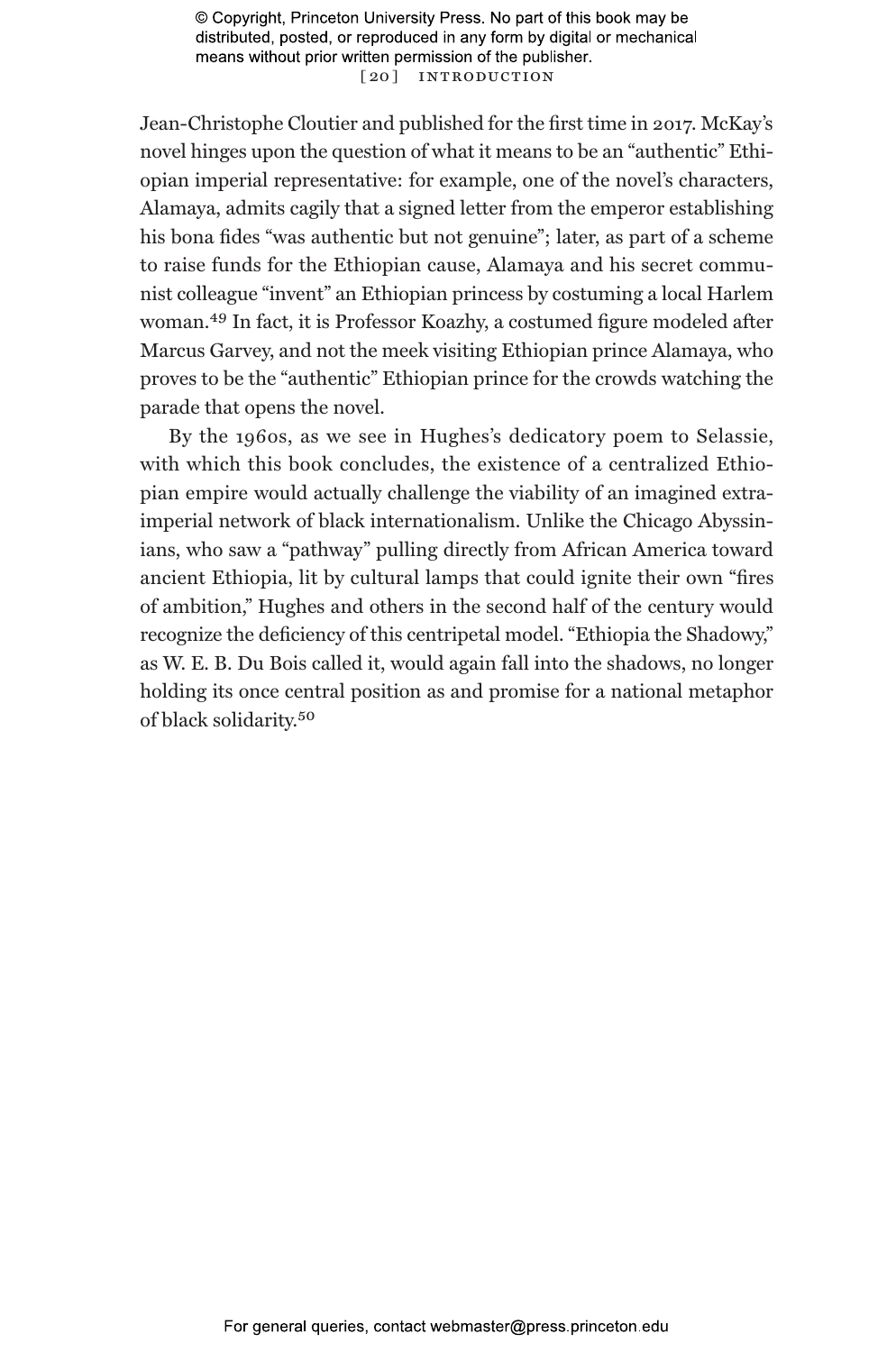© Copyright, Princeton University Press. No part of this book may be distributed, posted, or reproduced in any form by digital or mechanical means without prior written permission of the publisher.

#### Index

Page numbers in *italics* refer to illustrations.

*Aberdeen Journal*, 80 Abraham, Emmanuel, 200–201 *Abyssinia* (Chandler), 22 *Abyssinia* (libretto), 18, 129–31, 132 *Abyssinia* (Procházka), 184 *Abyssinia and Its People* (Hotten), 37 "Abyssinia and Its People" (Speedy), 76 Abyssinian Baptist Church, 146, 199, 212 Abyssinian delegation to the United States (1919), 4, 8, 118, 146 "Africa for the Africans" (Garvey), 208 African Union, 214 Age of Princes, 7 Aksumite Empire, 5, 64 Alemayehu Tewodros, prince of Ethiopia, 17, 74–82, 85 Ali, Mohammed Hassen, 7, 11 Amharic language, 65, 66, 73, 76, 82, 129, 151–52, 213–14 *Amiable with Big Teeth* (McKay), 19–20, 134–35, 193–202 Ammons, Elizabeth, 52, 53 *Amsterdam News*, 135, 198, 202–3 Anderson, Benedict, 14–15 Anderson, Charles William, 116 *Anecdotes of Alamayu* ("C. C."), 74, 89 Anglo-Abyssinian War (1867–68), 13, 49, 74; causes of, 12; cultural response to, 21–22; domestic sphere and, 36–46; foreign views of, 31; press coverage of, 16, 24, 33, 82, 131; Tewodros's notoriety linked to, 16 *Anglo-African Magazine*, 6 "Apropos of Africa" (Locke), 190 Arent, Arthur, 18, 137, 138–42, 199 *Ascent of Ethiopia* (Jones), 144 Askari soldiers, 19, 145, 155, 157–58, 164, 167, 185 Atkinson, Brooks, 142 *Atlantic Monthly*, 26, 35 Atzel, Maria, Baroness, 19, 154, 164 Auf der Maur, Lorenz, 9

Baer, Max, 166 Bain, Alexander M., 175, 179 Baker, Jacob, 142 Baker, Samuel White, 24 "Ballad of Ethiopia" (Hughes), 165–67 *Baltimore Afro-American*, 96, 104, 133, 166, 192 "The Bard of Addis Ababa" (Tolson), 18, 48, 151–53 Baring, queen of Basutoland, 102, 105, 115 Barnum, P. T., 202 Bass, George Houston, 210 Basutoland (Lesotho), 103, 105–6 "Bathed in War's Perfume" (Whitman), 25, 29 Battle of Adwa (1896), 16, 19, 22, 51, 84, 117, 184; Ethiopian view of, 11; Ethiopia's visibility heightened by, 12, 70; Italy humiliated by, 9, 178 Battle of Magdala (1868), 12, 33 Baxter, J. Harvey L., 18, 145, 146, 148–49, 152–53, 158 Bayen, Dorothy (Hadley), 147 Bayen, Malaku, 147, 180, 198, 201, 203 Beecher, Catharine, 36 Benjamin, Walter, 174 Bennett, Paula Bernat, 61 Bentley, Bede J. F., 124, 127, 131 Berlin Conference (1884), 7 Bernstein, Robin, 41 Bible, 5 Biddulph, Thomas, 79 *The Big Sea* (Hughes), 72, 100 Black Atlantic, 99 *Black Empire* (Schuyler), 171, 172, 174–75, 176, 179, 184, 186–87, 189 *Black Man* (periodical), 154 "The Black Princess" (Piatt), 62–63 Blayechettai, Joseph Emanuel, 17, 85–87, 88, 89, 91 Bloch, Marc, 88, 96 Blyden, Edward Wilmot, 11

## [ 251 ]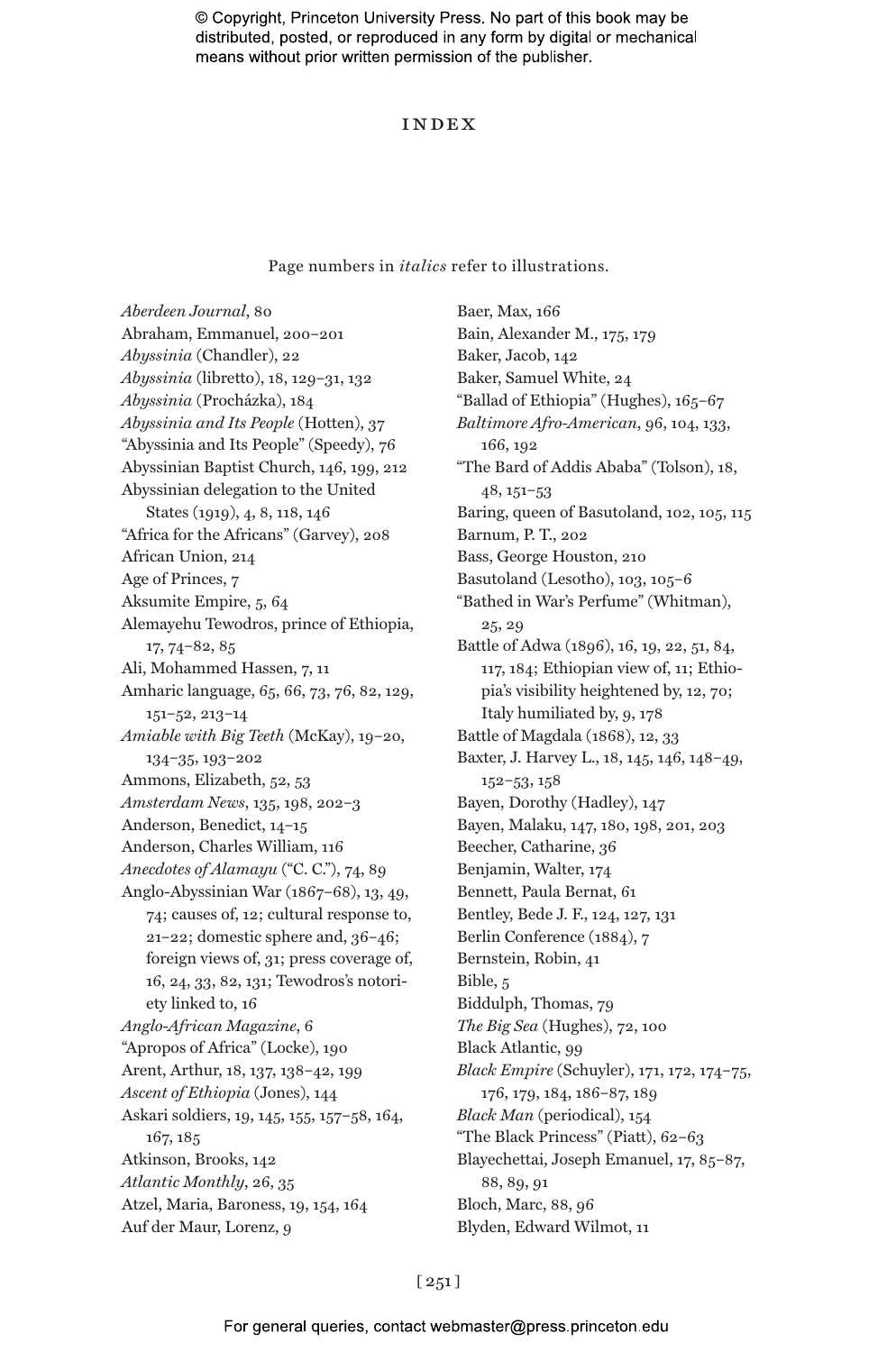© Copyright, Princeton University Press. No part of this book may be distributed, posted, or reproduced in any form by digital or mechanical means without prior written permission of the publisher. [ 252 ] index

Boston Athenaeum, 22 *Boston (Daily) Globe*, 116, 126, 132–33 Brando, Marlon, 135–37 British East Africa, 7 "Broadcast on Ethiopia" (Hughes), 126 Brodhead, Richard, 219n18 *Brooklyn Daily Eagle*, 34, 77, 131 Brown, Isaac, 17, 83–84, 87–88, 89, 91, 108, 111 Brown, William Wells, 36 Bruce, Blanche, 47 Bruce, James, 26 "The Brutal Crime" (Garvey), 159 Buddhism, 95 Buranelli, Prosper, 108, 116–17 Burckhardt, John Lewis, 66 Burette, H. A., 35 Burleigh, Harry T., 23 Byron, George Gordon Byron, Baron, 74 Cameron, Julia Margaret, 74, *75*, 77, 80, 81 Cannady, E. D., 86 Carby, Hazel V., 52–53 Carnera, Primo, 166–67 Carnochan, W. B., 132 *Chambers's Journal of Popular Literature, Science, and Art*, 31 Chandler, Richard, 22 Chandler, Zachariah, 31–33, 34, 35 "Charlton" (Charlotte Pendleton), 16, 21–22, 36–37, 43–44, 45 Cheesman, R. E., 13 Chicago Commission on Race Relations, 1, 4–5 *Chicago Defender*, 2, 4, 84, 85, 86, 87, 105, 199 Chicago Race Riot (1919), 1 Chojnacki, Stanislaw, 26–27, 28, 113 Civil War, U.S., 31–33 Clarkson, Willy, 80 Cloutier, Jean-Christophe, 20, 198, 201, 205–6 Cobb, Walter, 162 Collis, Victoria J., 103 colonization, 83, 110, 114–15, 174, 183, 187; Garvey and, 14; Italian attempts at, 11, 145; justifications for, 178, 186; in Mexico, 114; in progress narrative, 178; in United States, 108

*Colored American Magazine*, 16, 19, 56, 59, 66, 71; Hopkins's editorship of, 52–53; Menelik profiled in, 67, 70; Soga's letter published in, 93 "The Colored Soldiers" (Dunbar), 46 Coleridge-Taylor, Samuel, 23 Communist Party, 146, 199, 201–2 Conrad, Joseph, 104 Coppin, Levi Jenkins, 93, 95, 97 costumes, 8, 20, 67, 92, 102, 120, 135–36, 211; of Alemayehu and Speedy, 17, 74, 76–77, 79; of Blayechettai, 87; of Brown, 83; intraracial passing and, 71, 73; McKay's treatment of, 193–96, 202–4; Orientalism in, 73, 133; segregation and, 72; of Selassie, 122; of Woolf, 17, 80, 81–82 Cramer, Alfred W., 60 *Crisis*, 145, 150, 151 Cromwell, Oliver, 149 Crosby, Oscar T., 112 Crosby, Sara, 183 Cuba, 114 Cuffee, John, 92 Cuffee, Paul, 91, 92, 96

Daniels, Peter T., 61 "The Dark Races in the Twentieth Century" (Hopkins), 71 Davidson, E., 16, 36–37, 44–46, 145 Davis, Natalie Zemon, 88 Dawson, J. W., 66 Dean, Harry Foster, 17–18, 89, 115, 116; African Americans upbraided by, 102–3, 107–8; expulsion from Africa of, 106; grasp of reality doubted by, 94–95; imperial ambitions of, 90, 91, 96, 98, 100, 103–5, 118; journalists cultivated by, 93–94; in Liberia, 104; as mediator, 97; nomadism invoked by, 99; obituaries of, 105; skepticism foreseen by, 92; western modernity viewed by, 101–2 "The Death of King Theodore" (Davidson), 16, 36, 44–45 De Beers, 98, 102 *Decline and Fall of the Roman Empire* (Gibbon), 15, 181, 186 deCourcy, Elisa, 81–82 deforestation, 11, 12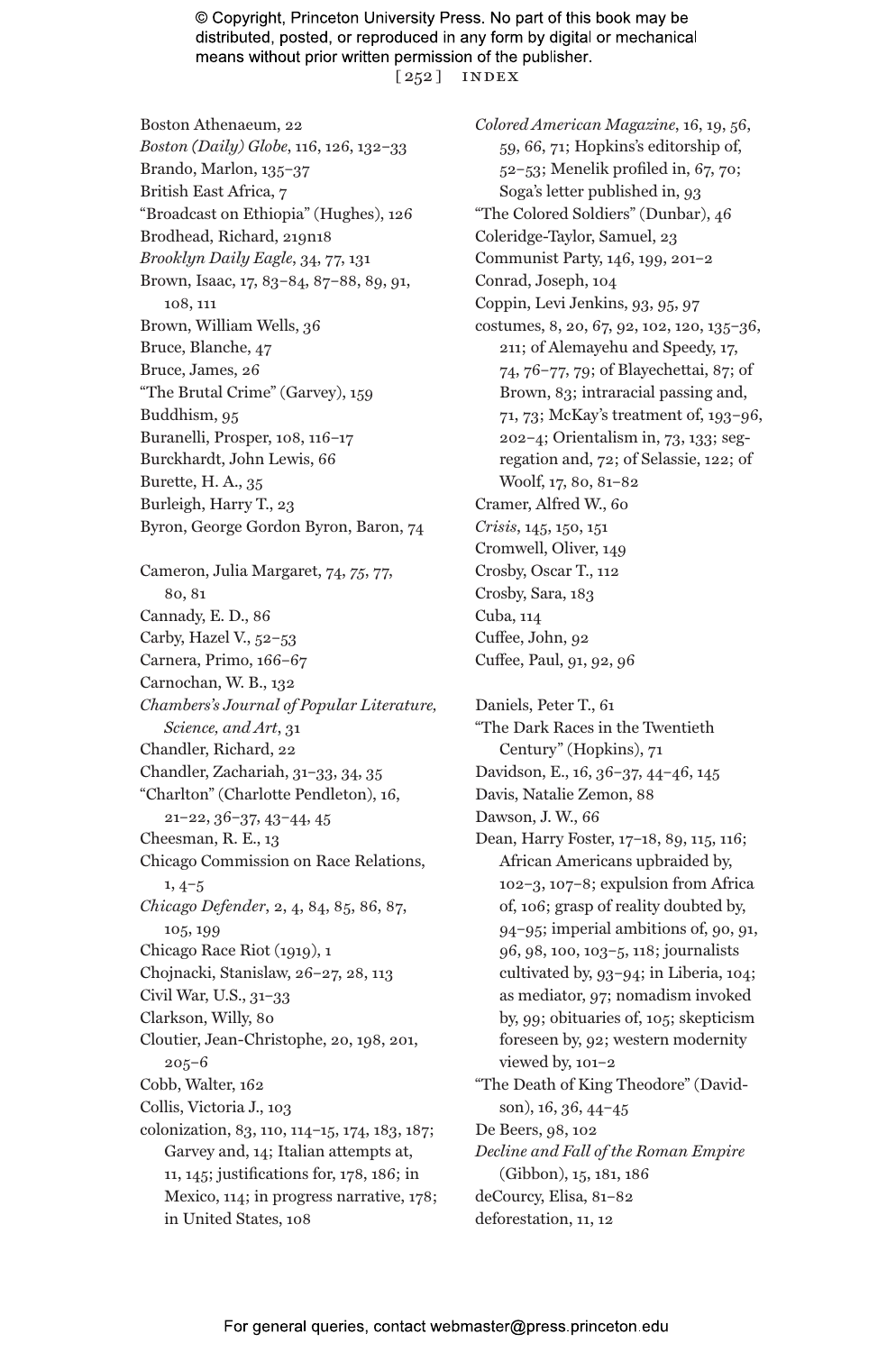© Copyright, Princeton University Press. No part of this book may be distributed, posted, or reproduced in any form by digital or mechanical means without prior written permission of the publisher. index [ 253 ]

DeGabriele, Peter, 186 Delany, Martin, 65 Del Boca, Angelo, 157–58 "Delicate Cluster" (Whitman), 25 Derrida, Jacques, 55 *Desirée* (film), 135, 212 Desta, Ras, 19, 159 "Did Jeff Jackson Hear Caruso" (Terrell), 73 Diodorus Siculus, 5 Disraeli, Benjamin, 40 Doreski, C. K., 52 Douglass, Frederick, 48–49, 194 Dreadnought Hoax, 17, 80–83 *Drum-Taps* (Whitman), 28 Du Bois, W. E. B., 5, 20, 51, 115, 118, 163, 175, 197; Garvey viewed by, 91, 194; *The Negro*, 15; *The Star of Ethiopia*, 204 Dufton, Henry, 22, 33 Dunbar, Paul Laurence, 49–50; "The Colored Soldiers," 46; "Frederick Douglass," 16, 48–49; "Ode to Ethiopia," 6, 16, 46–48, 49 Dutton, Mary, 226n64 Eden, Anthony, 137 Edward VII, king of Great Britain, 80, 82, 97, 102, 111, 132 Edwards, Brent Hayes, 154, 159, 161, 185, 189–90, 198, 203 Egypt, ancient, 5, 65, 144, 179 El-Hagg Abdullahi Aly Sadiq Pasha, 115–16 Eliot, T. S., 151 Ellis, William Henry, 18, 89, 90, 109, 114; legend surrounding, 117–18; Menelik befriended by, 108, 110, 111–13, 115, 116–17, 124; persuasiveness of, 116 "Emperor Haile Selassie" (Hughes), 210–11, 213 *The Emperor Jones* (O'Neill), 117 "The Emperor's Voice" (Baxter), 150 "Empire to Ethiopia" (Baxter), 148 Ergamenes, 61, 70 Eritrea, 5, 7, 155, 177, 184 Erkkila, Betsy, 24 erosion, 11 "The Ethics of Plagiarism" (Matthews), 59–60

"An Ethiope in Spain" (Hill), 151 *Ethiopia* (Arent), 18, 137–42, 199 "Ethiopia" (Harper), 6 *Ethiopia* (Markakis), 9–10 *Ethiopia Awakening* (Fuller), 144 "Ethiopia, Ethiopia" (Baxter), 150 *The Ethiopian Murder Mystery* (Schuyler), 19, 171–74, 175, 179, 184–85, 188, 190 *Ethiopian Stories* (Schuyler), 170–71, 174, 181, 184–85, 186–87, 191 Ethiopian Women's Work Association, 173 Ethiopian World Federation, 201 "Ethiopia Saluting the Colors" (Whitman), 16, 23–31, 35–36, 43, 48 "Ethiopia to Italy" (Baxter), 148 *Every Saturday*, 35 *Une expédition avec le négous Ménélik* (Vanderheym), 67

*Favorite Magazine*, 94 Faye, Alice, 120 Federal Theater Project, 18, 137, 141 Ferret (traveler), 28 Finger, Charles J., 91 First Pan-African Conference (1900), 7 Flanagan, Hallie, 137, 142 Folsom, Ed, 16, 23, 24, 25, 31 Ford, Henry A., 44 Ford, James W., 199 *Foreign Affairs*, 10 Fourteenth Amendment, U.S. Constitution, 12 Franco, Francisco, 159 "Frederick Douglass" (Dunbar), 16, 48–49 *Frederick Douglass' Paper*, 6 *Freeman*, 49 Frere, Henry Bartle, 79 Friends of Ethiopia in America, 146, 189 Fuller, Meta Warrick, 144 Futurism, 156, 189

Gabelsberger, Franz Xaver, 60 Gabre-Medhin, Tsegaye, 214 *Galaxy*, 34, 43 Galinier (traveler), 28 Gannibal, Abram Petrovich, 177 Garber, Marjorie, 55 Gardener, Kid, 101 Gardner, Chappie, 202 Garretson, Peter, 128–29, 200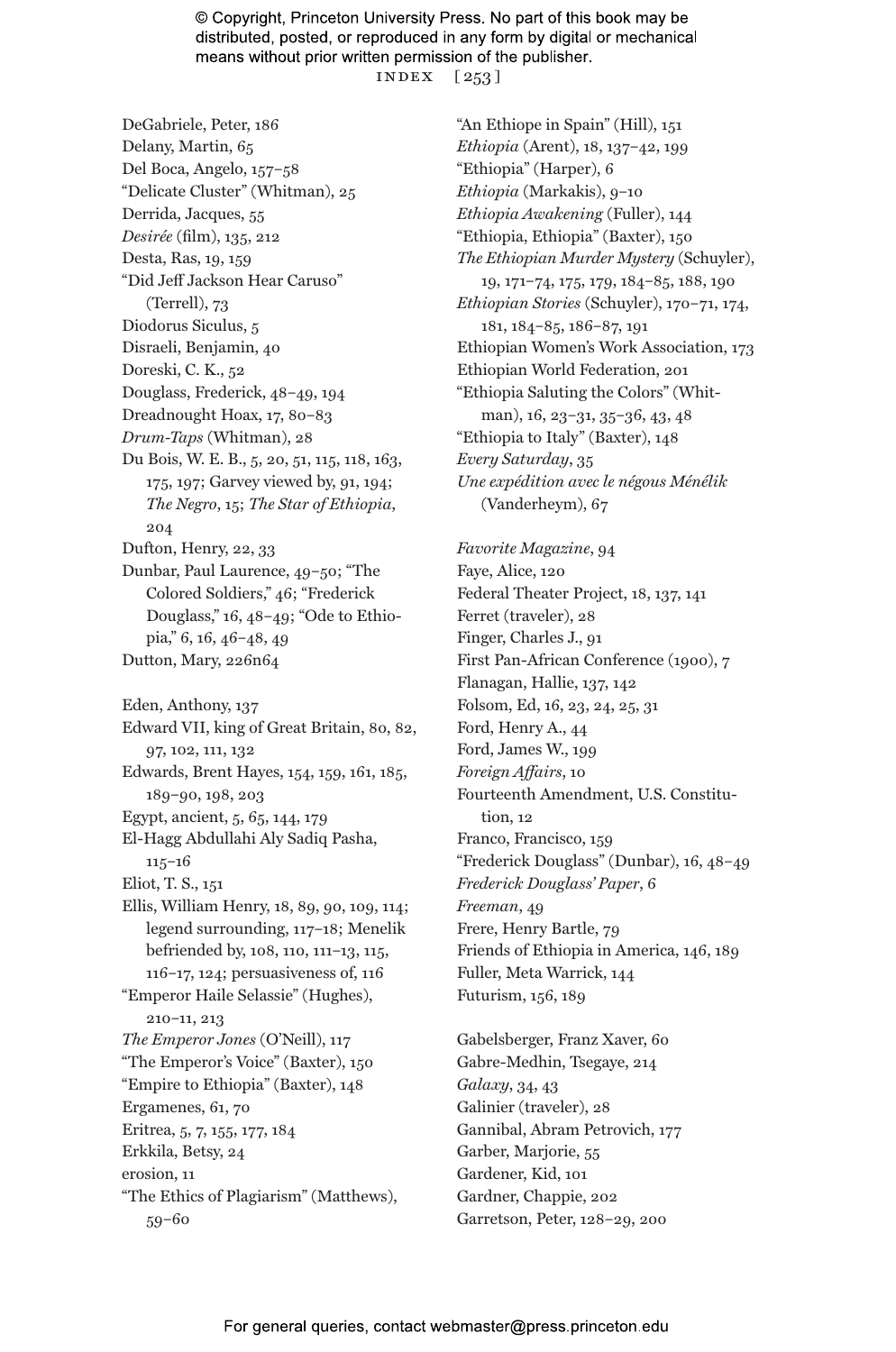© Copyright, Princeton University Press. No part of this book may be distributed, posted, or reproduced in any form by digital or mechanical means without prior written permission of the publisher. [ 254 ] index

Garvey, Marcus, 20, 144, 146, 156, 185, 198, 208; "Africa for the Africans," 159; "The Brutal Crime," 159; Du Bois's view of, 91, 194; hoaxes viewed by, 203; militarism of, 193–94, 195; pan-African vision of, 13–14; as poet, 19, 154–55, 158–59, 164; "Ras Desta," 154, 155; "Ras Nasibu of Ogaden," 154; Selassie criticized by, 14, 153–54, 187 Gebrekidan, Fikru Negash, 5, 64 Ge'ez (Ethiopic) language, 17, 54, 56, 60, 61, 64, 65, 66 *Geographical Magazine*, 13 George V, king of Great Britain, 82, 132 Gibbon, Edward, 9, 15, 168, 181, 186 Gibson, Rufus, 19, 150–51 Gill, André, 41, *42* Gillman, Susan, 54, 55 Gilman, Daniel Coit, 44 Gilroy, Paul, 99, 179, 193–94 Gitelman, Lisa, 127–28 Gladstone, William, 78 Gleichen, Edward, Lord, 56, 61, 64, 68, 70–71 Gnamo, Abbas H., 215–16n30 Goyal, Yogita, 13–14 Grant, Duncan, 80 Great Britain: Abyssinian war with, 12, 13, 16, 22, 24, 31, 33, 36–46, 74, 82, 131; Ethiopia depicted in, 12, 14, 16, 22, 33–34; imprisoned envoys from, 12, 21, 24, 37, 40, 43, 45; in Scramble for Africa, 17; Tewodros's view of, 22, 76; U.S. Civil War and, 32–33 Gruesser, John Cullen, 53, 91, 97, 101–2, 151, 182

*Habasher's Promised Land* (planned magazine), 94, 105 Habashi Nautical College, 105 Hack, Daniel, 36, 57 Hadley (Bayen), Dorothy, 147 Haggard, H. Rider, 59 Haile Selassie I, emperor of Ethiopia, 2, 8, 19, 110–11, 134, 165–66, 193, 201; centralization by, 129; coronation of, 138, 185; in exile, 124, 135, 167, 186; fictional and theatrical depictions of, 120–22, 139, 140, 142–43, 184; foreign press coverage of, 18, 120, 122–23,

129, 137, 144, 169, 170, 172, 174, 177, 180–81, 187, 205; Garvey's disdain for, 14, 153–54, 187; Hughes disillusioned by, 209–11; imperial ambitions of, 11–12; Jamaica visited by, 213; lineage claimed by, 144; as "Man of the Year," 18, 120, 129, 144, 169, 180–81; ostentation of, 132; poetic glorification of, 20, 149–53; rebellion put down by, 181; slavery justified by, 183; U.S. visited by, 135–37, 212; western modernity embraced by, 123–24, 180, 181, 207, 211–12; during World War II, 167 Haile Selassie Fund, 147 Haile Selassie Gugsa, 159, 185 Haiti, 15, 110, 184 Hamedoe, S. E. F. C. C., 67–68, 70 Hameso, Seyoum, 7 *Hamlet* (Shakespeare), 55 Hannibal, Ivan, 177 *Harlem: Negro Metropolis* (McKay), 198, 201 "Harlem Gallery" (Tolson), 151 Harlem Renaissance, 6, 18, 147, 168 Harper, Frances Ellen Watkins, 6 Harper, Toy, 210 Harrar, 85, 108, 115–16 Hassan, Haji, 101, 102, 106, 109–10 Heliodorus of Emesa, 65 Herodotus, 5 Hickey, Denonis, 86 *The Hidden Mystery of Ethiopia* (Blayechettai), 85 Hill, Jay N., 19, 151 Hill, Robert A., 83, 84–85, 87, 88, 108, 170, 171, 202, 228n25 *The History of the Decline and Fall of the Roman Empire* (Gibbon), 15, 181, 186 Hogan, Ernest, 117 Homer, 5 Hopkins, Harry, 142 Hopkins, Pauline E., 16, 19, 56, 71, 86, 93; fantastic elements used by, 53, 54; as magazine editor, 52–53; plagiarism by, 57–61, 65; as stenographer, 61–62; variant spellings by, 66–67 Horde, Edwin, 230n24 Horne, Gerald, 99 Hoskins, G. A., 57–59, 66 Hotchkiss, Hiram, 116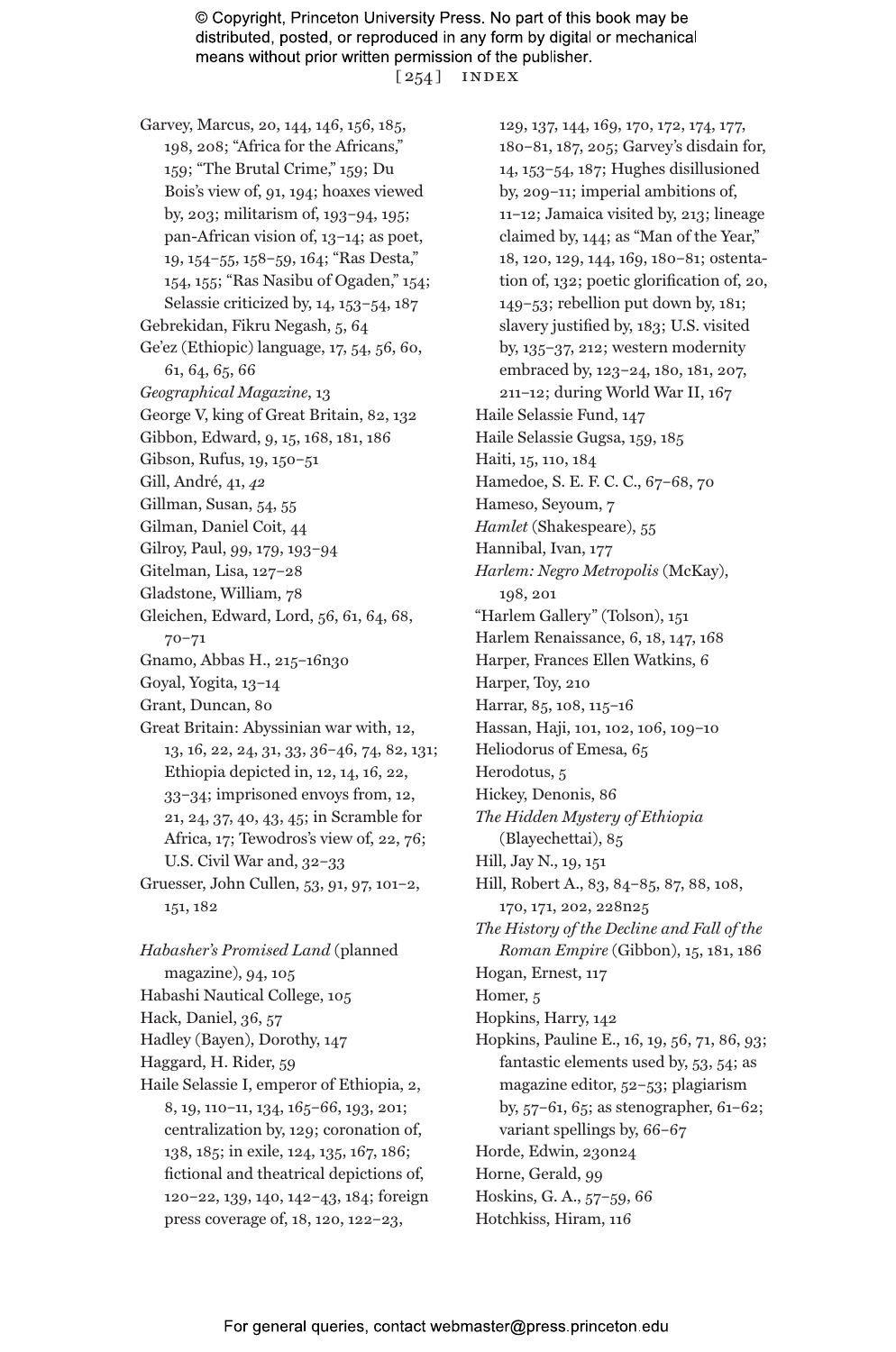© Copyright, Princeton University Press. No part of this book may be distributed, posted, or reproduced in any form by digital or mechanical means without prior written permission of the publisher. index [ 255 ]

Hotten, John Camden, 37 Howe, Stephen, 86 Howell, Leonard, 213 Howells, W. D., 60 Huggins, Willis N., 146–47, 198 Hughes, Cornelius Jabez, 74, 77, *78* Hughes, Langston, 20, 145; in Africa, 100, 209–11; "Ballad of Ethiopia," 165–67; *The Big Sea*, 72, 100; "Broadcast on Ethiopia," 126; Italo-Ethiopian War and, 147; *I Wonder as I Wander*, 72, 161–62; "Letter from Spain," 19, 159–64, 214; "The Negro Speaks of Rivers," 15, 44, 166; Selassie viewed by, 126 Hunter, Oscar, 227n4 Ilg, Alfred, 123, 126, 129 *Illustrated London News*, 41 imposture, 17, 79, 81–92, 108, 202–5, 207 International Council of Friends of Ethiopia, 146 Isaac, Dan, 138, 141 Islam, 12, 127, 184–85 Italo-Ethiopian War, 105, 120, 138, 145, 164, 175, 178, 187, 192; Ethiopian imperial culture celebrated during, 167, 171; literary response to, 18, 19, 147–48, 152–53, 174, 204–5 Italy: anti-slavery pretext of, 182–83; at Battle of Adwa, 9, 11, 12, 16, 19, 22, 51, 70, 84, 117, 178, 184; Ethiopia invaded by, 7, 11, 12, 22, 137, 138, 145, 166, 170 "Italy to Ethiopia" (Baxter), 148 *I Wonder as I Wander* (Hughes), 72, 161–62 Iyasu, Lij, 82, 123, 185 Jacoby, Karl, 108, 110 Jamaica, 83, 213 James, C. L. R., 187 Japan, 8, 105, 141 Jervois, William, 76 *Jet*, 135 Jim Crow, 8–9, 11, 72, 89, 109, 114 Jimma (state), 11 *John Hoy of Ethiopia* (MacLean), 126, 193, 211, 213 Johnson, Fenton, 94, 222n13 Johnson, James Weldon, 4, 23 Johnson, Samuel, 209

Jones, Lois Mailou, 144 *Judy* (periodical), 40 Kafu, Said, 91, 96, 102, 106 Kalakaua, king of Hawaii, 96 Kant, Immanuel, 9 Kaplan, Amy, 36 *Kebra Nagast*, 6–7, 88 Kelley, Robin D. G., 165 "King of Kings" (Baxter), 149 Krasner, David, 129 Kush Empire, 5, 64

*Langston Hughes Review*, 210 "Latin or Greek" (Baxter), 149 Laval, Pierre, 137 League of Nations, 138, 139, 140, 148; Italian aggression and, 142, 146, 206; Selassie's speech to, 149–50, 151, 173; slavery banned by, 182 *Leaves of Grass* (Whitman), 23 Lee, George L., 177 Lerothodi, king of Basutoland, 102 "Letter from Spain" (Hughes), 19, 159–64, 214 Liberia, 7, 11, 15, 104, 105, 178, 183, 184 *Life*, 124 Lincoln, Abraham, 16, 31, 113 Lind, Jenny, 202 Living Newspaper, 122, 137–41 Lloyd, David, 175 Locke, Alain, 190 Logan, Rayford W., 138, 140 *London Society*, 35 *London Telegraph*, 173 Loomis, Francis B., 112 Loomis, Kent J., 112 Lorenço Marques (Maputo), 98, 105, 106 *Los Angeles Times*, 133 "The Lotos-Eaters" (Tennyson), 107 Louis, Joe, 166–67 L'Ouverture, Toussaint, 149 "Lo! Victress on the Peaks!" (Whitman), 25 Lowe, Robert, 78–79 Luciano, Dana, 54 *La Lune* (periodical), 41, *42*, 48

MacLean, Robinson, 126, 193, 211, 213 "Magdala" ("Charlton"), 16, 21–22, 36, 43–44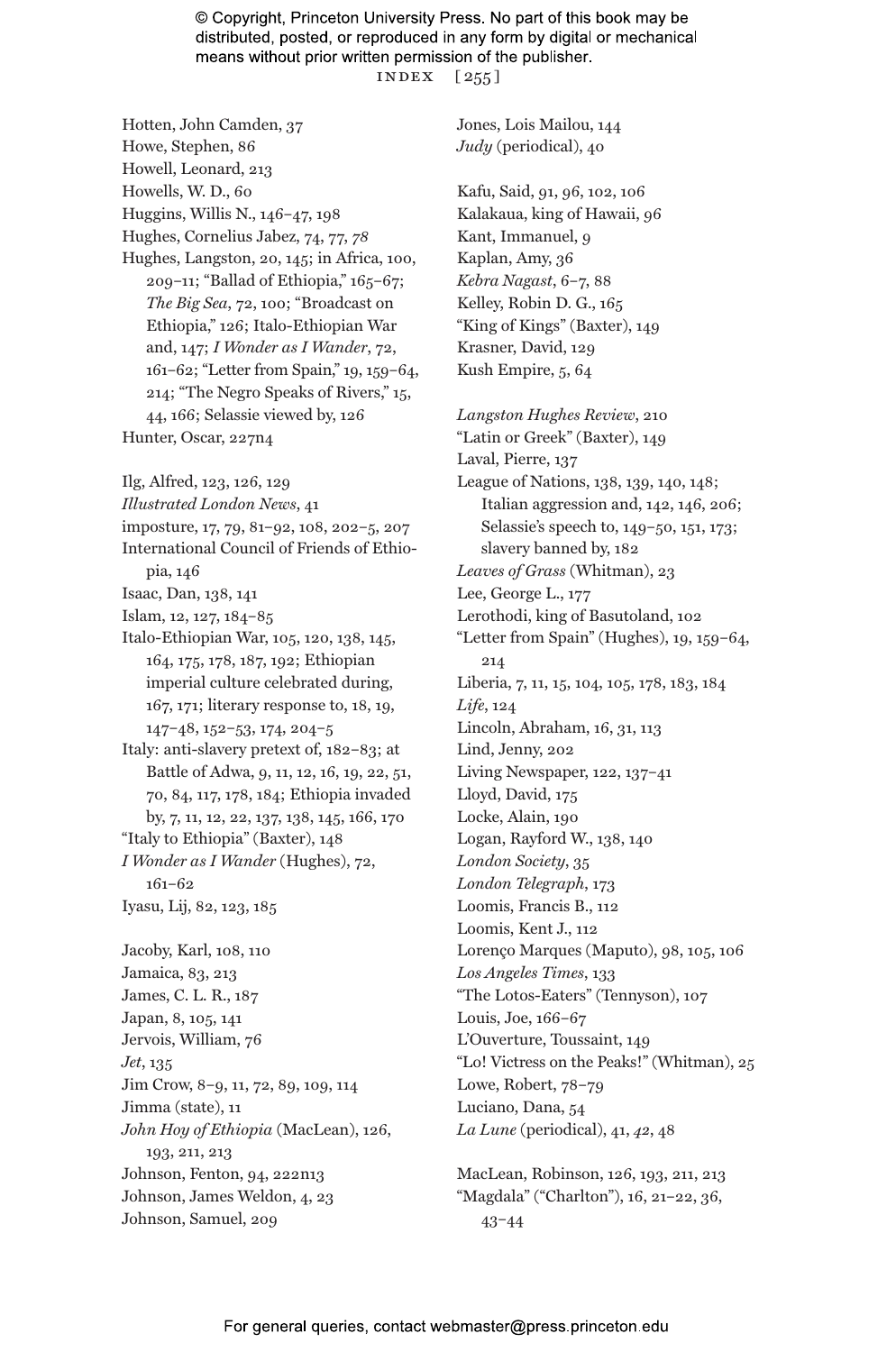© Copyright, Princeton University Press. No part of this book may be distributed, posted, or reproduced in any form by digital or mechanical means without prior written permission of the publisher. [ 256 ] index

- Makonnen, Ras, 110–11, 115, 127, 132–33 Mancuso, Luke, 25, 28
- *The March of Black Men* (Bayen), 147
- Marinetti, F. T., 156, 174
- Markakis, John, 9–10, 13
- Matthews, Brander, 59–60
- Matthews, Ralph, 169 McClintock, Anne, 170
- McDowell, Deborah E., 55
- McGavick, Oscar, 2
- McHenry, Elizabeth, 73
- McKay, Claude, 167, 175, 187, 192–208, 214; *Amiable with Big Teeth*, 19–20, 134–35, 193–202; *Harlem: Negro Metropolis*, 198, 201
- Menelik II, emperor of Ethiopia, 53, 64, 68–69, 82, 84, 104, 105, 121; Ellis's befriending of, 108, 110, 111–13, 115, 116–17, 124; empire enlarged and centralized by, 11, 70, 118, 128–29, 165, 184, 231n45; European links to, 71, 80; foreign press coverage of, 8, 12, 18, 67, 70, 73, 124, 133; lineage claimed by, 53, 68; modernity embraced by, 124, 126–27, 128; as provincial ruler, 26–27; theatrical depictions of, 129–31; tricolor flag flown by, 27, 28; western sympathy sought by, 123 Menken, Adah, 132
- Meroe, 53–54, 57–58, 61, 64, 149
- Meroitic script, 61, 64, 65
- mesmerism, 54, 61
- Mexico, 108, 111, 114, 117
- minstrelsy, 4, 18, 120, 121, 143
- *The Mirror*, 57, 59
- *Mr. Punch's Victorian Era*, 37, 40
- Mitchell, Cameron, 136
- *Modern Science in Bible Lands* (Dawson), 66
- Moffett, Cleveland, 127
- 
- Monroe Doctrine, 113–14
- *Monrovia (CA) Daily News*, 87
- Moses, Wilson Jeremiah, 6, 53, 144, 167
- Munro, John, 170, 177
- Mussolini, Benito, 10, 181; African American poets' response to, 145, 148, 152, 155, 166–67; Roman Empire idealized by, 18, 159; theatrical depictions of, 120, 135, 137, 139–40, 142–43
- mysticism, 17, 52, 53–55, 61, 65, 69

Napier, Robert, 37, 74 Napoleon I, emperor of the French, 135–36 *Narrative of a Journey through Abyssinia in 1862–3* (Dufton), 22 Nasibu, Ras, 19, 154–55, 159, 164 National Negro Congress, 199 *Native Son* (Wright), 176 *The Negro* (Du Bois), 15 *The Negro in Chicago*, 1, *3* "The Negro Speaks of Rivers" (Hughes), 15, 44, 166 Nelson, Raymond, 151–52 Ness, William B., 24, 25–26, 28–29, 30 *New Times and Ethiopia News*, 19, 162–63, 164 *New York Amsterdam News*, 135, 198, 202–3 *New York Times*, 32, 34, 37, 96, 123, 133, 140, 166 *New York Tribune*, 133 Nicholson, T. R., 127 "noble savages," 121 North, Michael, 200 North, Sterling, 90, 96, 99, 104,

105, 107

*Oak and Ivy* (Dunbar), 46–50 "Ode to Ethiopia" (Dunbar), 6, 16, 46–48, 49 *Of One Blood* (Hopkins), 16–17, 52, 68, 70, 86, 96, 149; borrowings in, 57–61; magical elements in, 53, 54; nonfiction elements in, 16–17, 19, 53, 58; regalization fantasy in, 62–67; writing theme in, 61, 64–65 "Oh, Hang Your Heads" (Baxter), 149 O'Neill, Eugene, 117 Ong, Walter, 54 Orientalism, 78, 81, 82, 126, 205; Abyssinia linked to, 8, 9, 79, 131, 205; in costumes and dress, 73, 133; in Garvey's dress and speech, 194; in language scholarship, 60; in performance, 120 Oromo people, 10, 11 *The Oysterman* (Hogan), 117

Padmore, George, 8, 164 Paige, McKinnon, 91, 106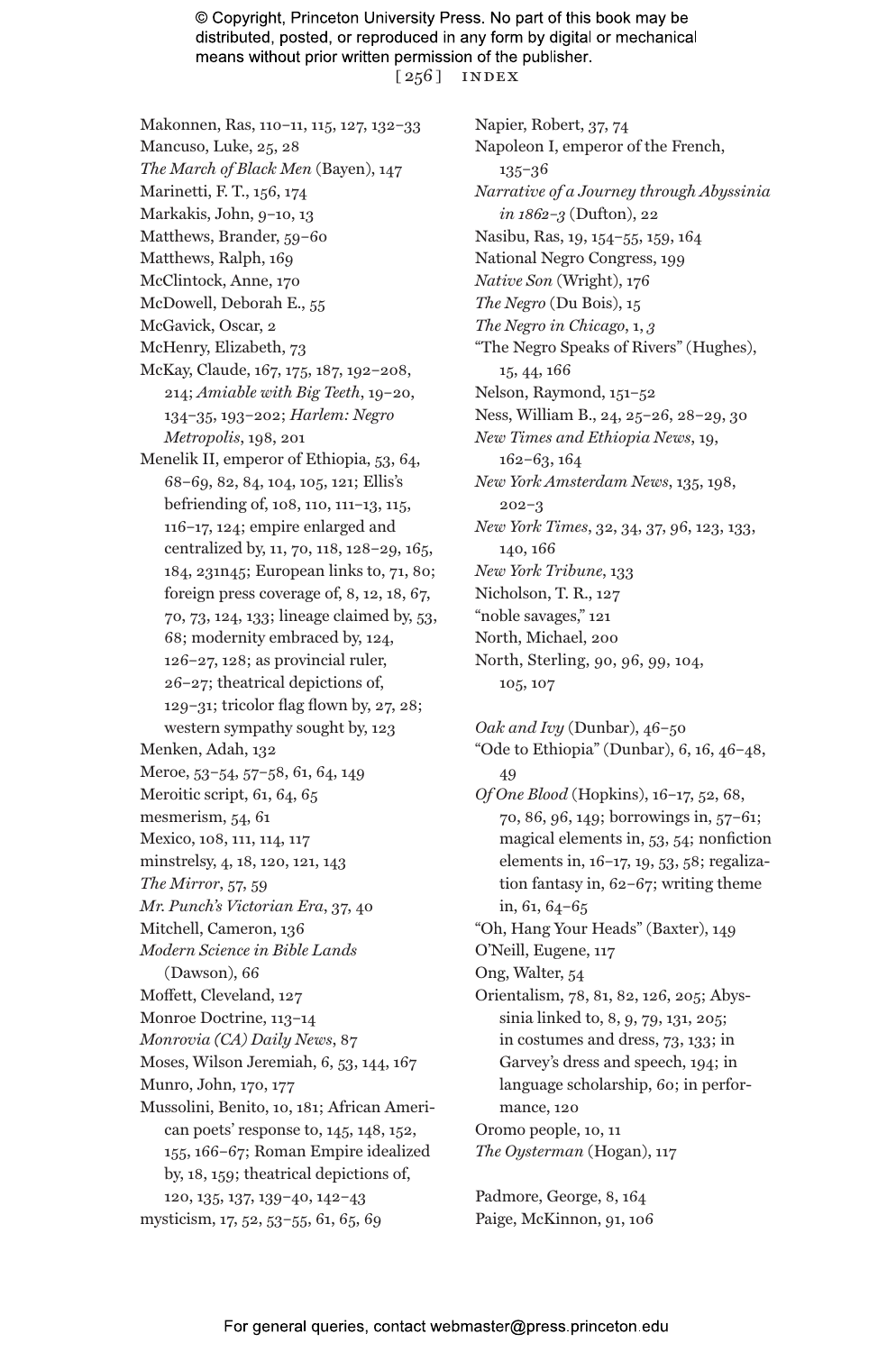© Copyright, Princeton University Press. No part of this book may be distributed, posted, or reproduced in any form by digital or mechanical means without prior written permission of the publisher. index [ 257 ]

Pankhurst, Richard, 37, 77, 123 Pankhurst, Rita, 209 Pankhurst, Sylvia, 19, 162, 163 Park, Robert E., 122 Parkyns, Mansfield, 31 passing, 67, 71, 72–73, 87, 89, 109–10, 114, 198 Pavletich, JoAnn, 60 *The Pedro Gorino* (Dean and North), 17, 90, 91–107, 115; commercial themes in, 111; metaphor employed in, 108; skepticism toward, 91–92, 93, 106 Pendleton, Charlotte ("Charlton"), 16, 21–22, 36–37, 43–44, 45 *The Pen of an African* (Blayechettai), 85, 86–87 Peregrino, F. Z. S., 93 Peter the Great, 177 Phillips, Thomas, 74 *Phylon*, 163 Piatt, Sarah, 17, 62–63 *Pittsburgh Courier*, 19, 170–76, 178, 183, 199, 201 Plessy, Homer, 9 *Plessy v. Ferguson* (1896), 9 Pliny the Elder, 15 "Poem of Salutation" ("Salut au Monde!"; Whitman), 23 *Poems of History* (Ford), 44 Pondo Mesi people, 96, 97, 98, 103 Pondo people, 95–98, 103, 106 *Portland (OR) Advocate*, 86 portrait photography, 74 Powell, Adam Clayton, Jr., 146, 212 Powell, Adam Clayton, Sr., 146 Powell-Cotton, P. H. G., 124–26, 128 Preece, Harold, 145–46 *Primer of Facts Pertaining to the Early Greatness of the African Race* (Hopkins), 61, 65 *Principia of Ethnology* (Delany), 65 Procházka, Roman, 184 Provisional Committee for the Defense of Ethiopia (PCDE), 146 *Punch*, 16, 37, *38–39*, 41, 131 Punt, Land of, 5 Pushkin, Alexander, 177 Putnam, Aric, 15 *Putnam's*, 22, 131 *Pygmalion* (Shaw), 204

Raiford, Leigh, 195, 196 *Rameses* (Upham), 66 Rampersad, Arnold, 210 "Ras Desta" (Garvey), 19, 154, 155 "Ras Nasibu" (Atzel), 19, 154, 164 "Ras Nasibu of Ogaden" (Garvey), 19, 154, 164 Rastafarianism, 213 *The Real Facts about Ethiopia* (Rogers), 15 Redding, Grover Cleveland, 2, 4, 8, 12 Red Summer, 4 Reed, Christopher Robert, 215n9 "Regalization Fantasy," 17, 62–64, 153 Reid, Panthea, 82 *Reminiscences of My Life* (Abraham), 200–201 *Rendezvous with America* (Tolson), 151–52 Revels, Hiram Rhodes, 47 *Revolt in Ethiopia* (Schuyler), 19, 159, 173–82, 185, 187–91 Reynolds, G., 21, 51 Rhodes, Cecil, 110 Rice, Elmer, 137, 142 *The Rising Sun* (Brown), 36 Robeson, Paul, 135 Robinson, Cedric J., 4, 184 Rogers, Alex, 129 Rogers, J. A., 15, 170, 173, 175–78, 183 Roosevelt, Franklin D., 212 Roosevelt, Theodore, 113–14, 116 Roosevelt Corollary, 113–14 Rosen, Jeff, 131–32 Roth, Samuel, 193 Runstedtler, Theresa E., 166

*St. James Magazine*, 22 Salt, Henry, 26 "Salut au Monde!" ("Poem of Salutation"; Whitman), 23 Sam, Ted, and Ray (Tip, Tap, and Toe; dance team), 18, 119–20, *121*, 134, 142 Sanborn, Geoffrey, 57, 58 Sassard, Dr., 122 *Saturday Review*, 32 "Savage Statesmen," 121–22, 126, 143 Savory, P. H. M., 198 *Scandals* (White), 18, 119–20, 122, 135, 142–43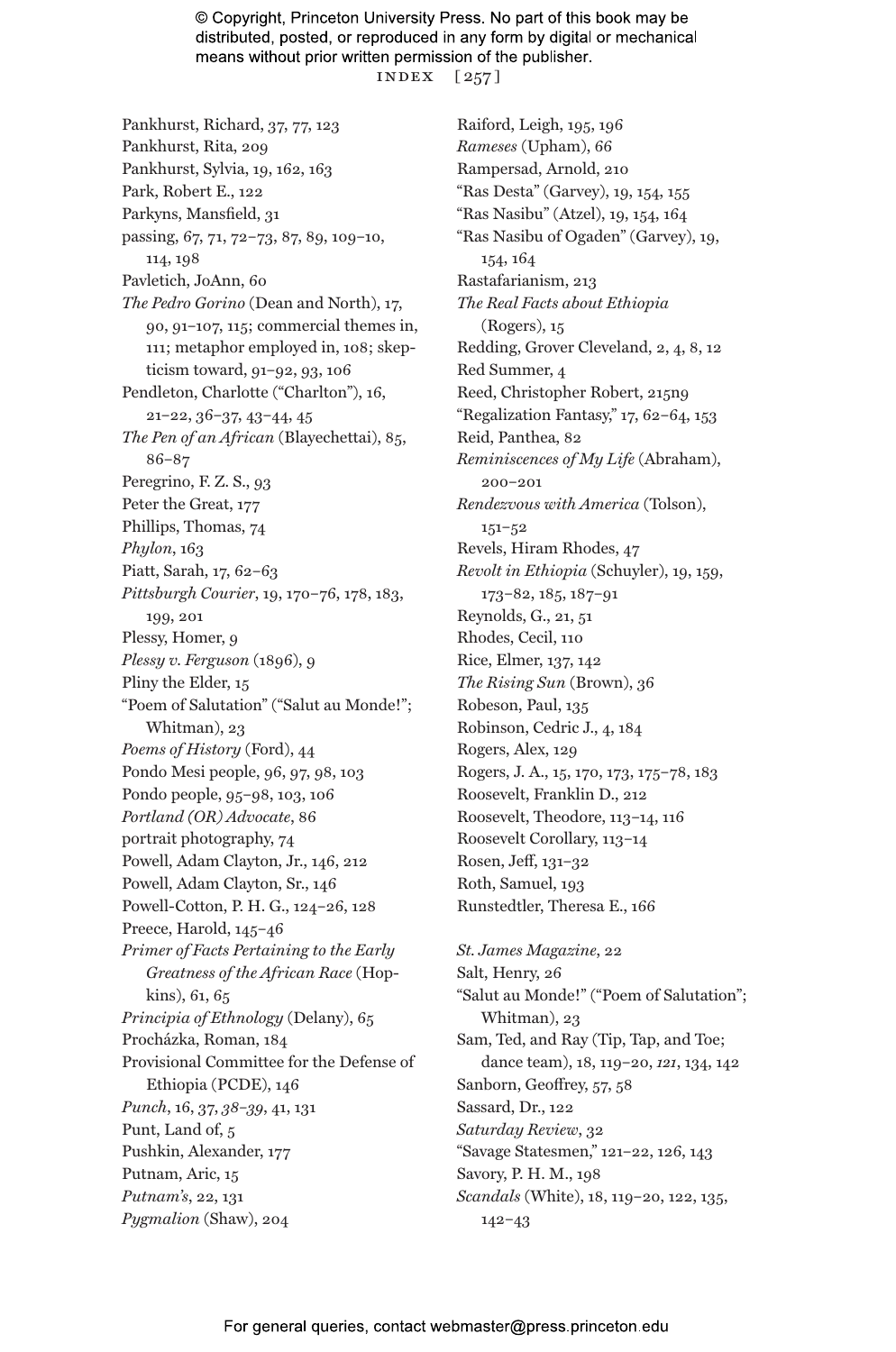© Copyright, Princeton University Press. No part of this book may be distributed, posted, or reproduced in any form by digital or mechanical means without prior written permission of the publisher. [ 258 ] index

Schmeling, Max, 166 Schomburg, Arthur A., 92, 146–47 Schooling, J. Holt, 41 Schuyler, George S., 123, 170–79, 181–86, 214; *Black Empire*, 171, 172, 174–75, 176, 179, 184, 186–87, 189; *The Ethiopian Murder Mystery*, 19, 171–74, 175, 179, 184–85, 188, 190; *Ethiopian Stories*, 170–71, 174, 181, 184–85, 186–87, 191; *Revolt in Ethiopia*, 19, 159, 173–82, 185, 187–91; *Slaves Today*, 183 Schwarz, A. B. Christa, 175–76 Scott, William R., 137 Scramble for Africa, 7, 10, 17, 90 Segow Faku, king of the Pondos, 95–96, 97, 102 segregation, 8–9, 11, 72, 89, 101, 109, 114, 202 Seifert, Charles C., 198 Senghor, Léopold, 189 "700 Calendar Days" (Hunter), 227n4 Shakespeare, William, 55, 95, 107 Shaw, George Bernard, 167, 204 Shaw, John H., 199–200 Sheba, Queen of, 7, 44, 68, 69, 111, 131, 169, 196 Shepperson, George, 92, 99, 104, 105 Sherman, William T., 24, 25, 26 Shinn, David H., 117 Shipp, Jesse A., 129 shorthand, 60–61 Sierra Leone, 184 Simpson, William, 41, 77 Siraganian, Lisa, 122 Sitwell, Osbert, 132 slavery, 46-47, 49, 91, 113, 164, 166, 182–83, 186 *Slaves Today* (Schuyler), 183 *A Small Boy in the Sixties* (Sturt), 43 Snider, C. H. J., 119 Soga, Allan Kirkland, 93, 98–99 Soga, Teo, 98 Sollors, Werner, 89 Solomon, king of Israel, 7, 53, 68, 69, 111 Somaliland, 7, 155 "Song of the Banner at Daybreak" (Whitman), 25 *Songs of the Year and Other Poems* ("Charlton"), 16, 36, 44

*Sonnets for the Ethiopians* (Baxter), 18, 148 Sotiropoulos, Karen, 111, 117 Southard, Addison E., 211, 214 Spanish-American War (1898), 114 Spanish Civil War, 146, 151, 159–62, 164–65 Speedy, Tristram, 17, 73–79, 80, 81, 89 Spencer, John H., 212 *A Sporting Trip through Abyssinia* (Powell-Cotton), 124–26 "The Star of Ethiopia" (Du Bois), 204 Star Order of Ethiopia, 1–5, 7, 8, 86, 149 Stavely, Charles, 37 Steen, William M., 227–28n16 Stephen, Adrian, 80 Stephens, Michelle Ann, 99, 106, 165, 170–71, 175, 187 Stern, Henry Aaron, 35 Stonequist, Everett, 122 *Strand Magazine*, 41 Strange, R. Henri, 132 Sturt, George, 43 Sudan, 5, 7, 64, 67, 127, 139, 140, 188 Suriname, 163, 164 Sylvain, Benito, 110

Taitu, Empress, 67, *69*, 70, 71, 124 Taketani, Etsuko, 8, 10, 165, 171, 184, 186–87 Tamanya, Rassari Heshla, 202–4 *The Tempest* (Shakespeare), 95, 107 Tenniel, John, 37, *38–39*, 41 Tennyson, Alfred Tennyson, Baron, 107 Terrell, Mary Church, 72–73 Tewodros, emperor of Ethiopia, 32, 113, 131; Britain respected by, 22, 76; domestic policies of, 23, 31; empire enlarged and centralized by, 12, 23, 231n45; foreign press coverage of, 8, 16, 21, 33, 34–41, 73; modest family background of, 88; poetic glorification of, 16, 36–37, 43–46, 145; suicide of, 12, 21, 74, 124, 132 Thesiger, Wilfred, 207 "Thick-Sprinkled Bunting" (Whitman), 25, 29 Thomas, Lorenzo, 153 Thompson, Mark Christian, 51–52, 174– 75, 176, 178, 184, 187